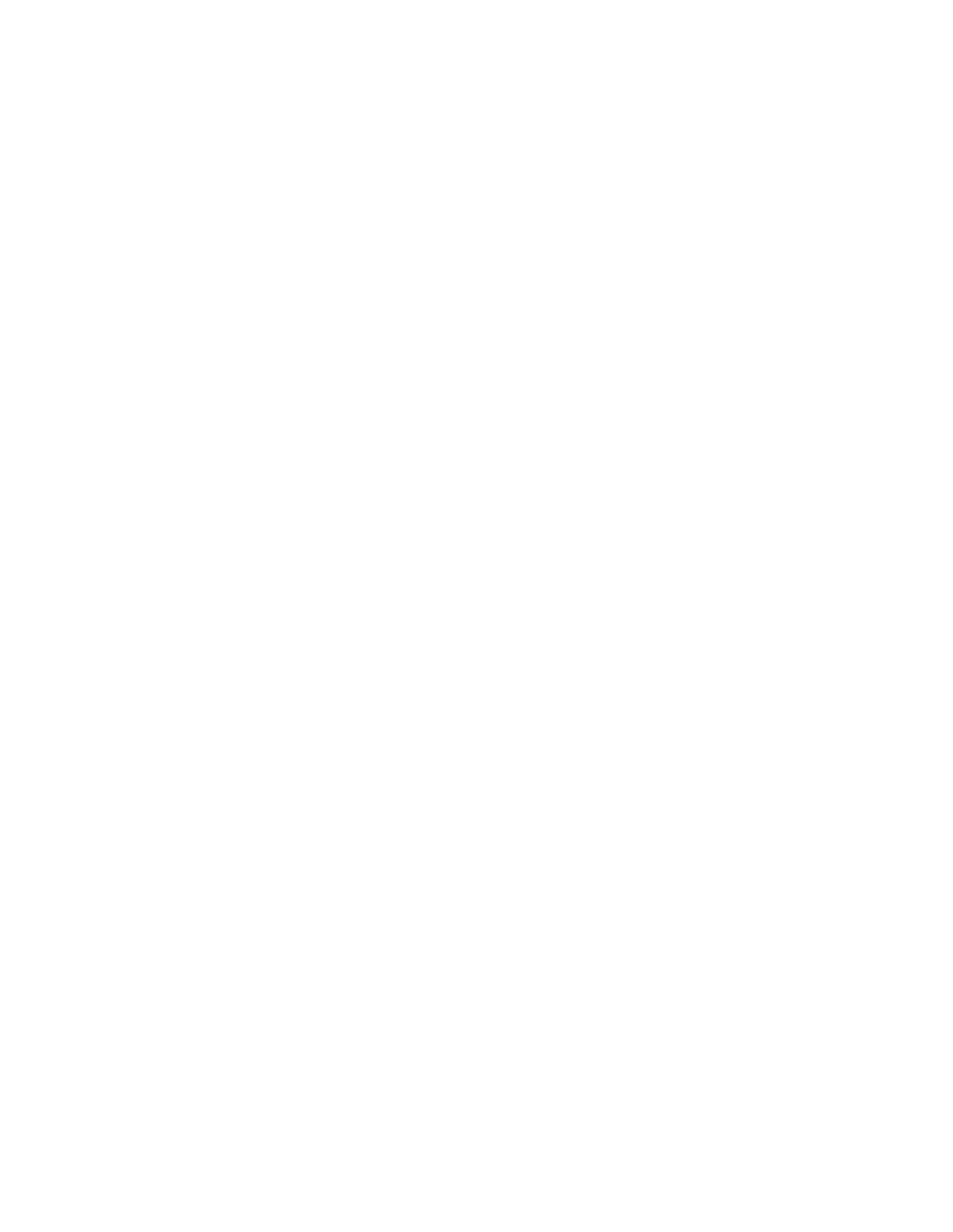# **TABLE OF CONTENTS**

| <b>Public Disclosure of Law Enforcement Agency Policies is Essential to</b><br>$\mathbf{I}$ .                                                                 |
|---------------------------------------------------------------------------------------------------------------------------------------------------------------|
|                                                                                                                                                               |
| A. Public Access to Law Enforcement Policies Empowers Communities to                                                                                          |
|                                                                                                                                                               |
| Social Media Surveillance Programs Often Raise Serious Constitutional<br><b>B</b> .<br>Concerns and the Public Has Strong Interest in Knowing What Safeguards |
|                                                                                                                                                               |
| II. Public Access to Law Enforcement Policies Enhances Public Confidence                                                                                      |
| The Unique Role that Police Play in Upholding Public Safety Entitles<br>Ш.<br>the Public to Greater Transparency in Their Policies and Procedures15           |
|                                                                                                                                                               |

# **TABLE OF AUTHORITIES**

# **CASES**

| Lancman v. NYPD, No. 154329/2019, slip op. (N.Y. Sup. Ct. Sept. 23, 2019)16     |
|---------------------------------------------------------------------------------|
|                                                                                 |
| Open Inns, Ltd. v. Chester County Sheriff's Dept., 24 F. Supp. 2d 410 (E.D. Pa. |

# **OTHER AUTHORITIES**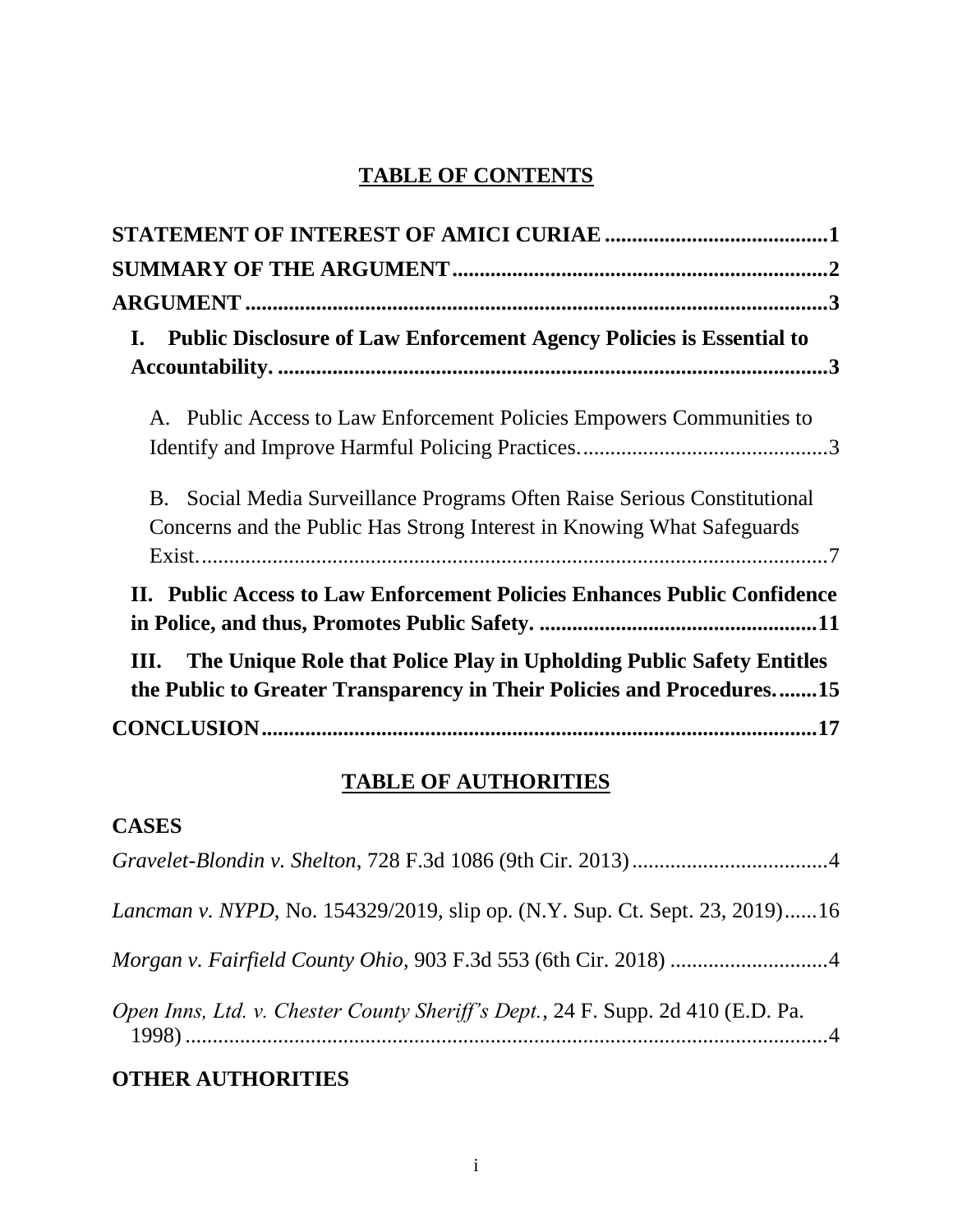| President's Task Force on 21st Century Policing, Final Report of the President's                                                                                |
|-----------------------------------------------------------------------------------------------------------------------------------------------------------------|
| $21^{st}$ Century Policing: Pillar One—Building Trust and Legitimacy and Pillar Two-<br>Policy and Oversight, INTERNATIONAL ASSOCIATION OF CHIEFS OF POLICE  14 |
| Aimee Ortiz, Confidence in Police is at a Record Low, Gallup Finds, N.Y. TIMES                                                                                  |
| Albert Fox Kahn and Zachary Silver, The long ugly history of how police have                                                                                    |
| Allie Funk, How Domestic Spying Tools Undermine Racial Justice Protests,                                                                                        |
| Anna Orso, Philadelphia police asked federal drug agents to 'infiltrate' protests<br>last June, emails show, THE PHILADELPHIA INQUIRER (Apr. 19, 2021) 9        |
| Antonia Noori Farzan, Memphis police used fake Facebook account to monitor<br>Black Lives Matter; trial reveals, WASH. POST (Aug. 23, 2018)10                   |
| Barry Friedman and Maria Ponomarenko, Democratic Policing, 90 NYU L. REV.                                                                                       |
| Barry Friedman, Secret Policing, 2016 U. CHI. LEGAL F. 99 (2016)13                                                                                              |
| Brendan Cox, Commentary: Open misconduct records to improve public trust in                                                                                     |
| Civil Rights and Faith Leaders Send Tulsa Mayor and City Council Chair Letter<br>Demanding Police Reforms, THURGOOD MARSHALL INSTITUTE (May 31, 2018).6         |
| Clearview, Cameras, and Karen: Newly Released Documents Expose Facial<br>Recognition Technologies Used Across Massachusetts, ACLU OF                            |
| Cynthia Conti-Cook, A New Balance: Weighing Harms of Hiding Police<br>Misconduct Information from the Public, 22 CUNY L. REV. 148 (2019)17                      |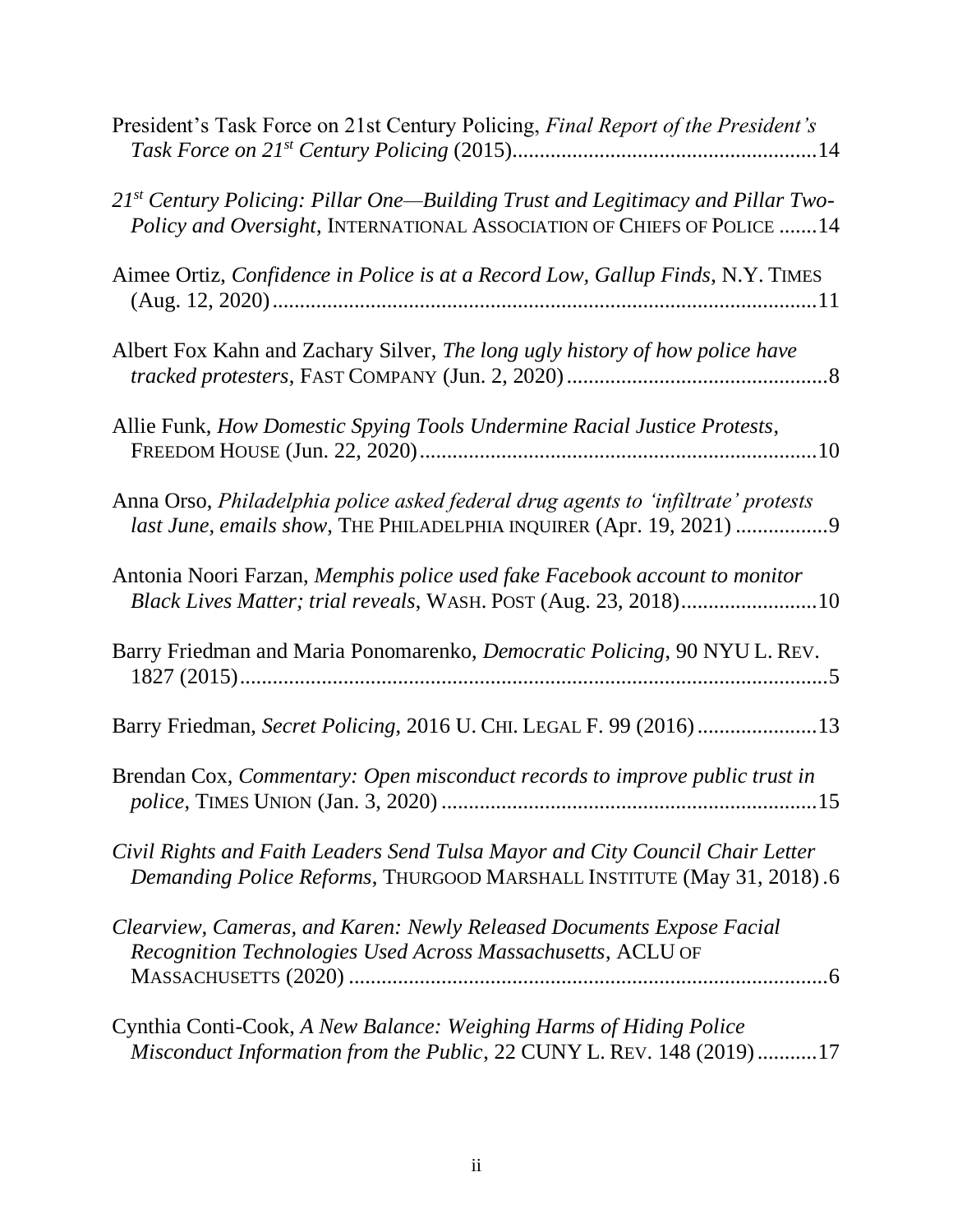| David Mason, Are Informed Citizens More Trusting? Transparency of<br>Performance Data and Trust Towards a British Police Force, 122 J. BUS.                     |
|-----------------------------------------------------------------------------------------------------------------------------------------------------------------|
| Drew Diamond and Deirdre Mead Weiss, Advancing Community Policing Through<br>Community Governance: A Framework Document, POLICE EXECUTIVE                       |
| Elizabeth Hinton, America on Fire: The Untold History of Police Violence and                                                                                    |
|                                                                                                                                                                 |
| Farrah Bara, From Memphis, with Love: A Model to Protect Protesters in the Age                                                                                  |
| Hannah Bloch-Wehba, Visible Policing: Technology, Transparency, and                                                                                             |
| Jonathan Manes, Secrecy & Evasion in Police Surveillance Technology, 34                                                                                         |
| Katherine J. Bies, Note, Let the Sunshine In: Illuminating the Powerful Role Police<br>Unions Play in Shielding Officer Misconduct, 28 STAN. L. & POL. REV. 109 |
| Kiley Koscinski, Activists want open data about Pittsburgh police use 'less-lethal'                                                                             |
| Megan Quattlebaum, et. al., Principles of Procedurally Just Policing, THE JUSTICE                                                                               |
| Patrick J. Carr, We Never Call the Cops and Here is Why: Qualitative Examination<br>of Legal Cynicism in Three Philadelphia Neighborhoods, 45 CRIMINOLOGY 445   |
| Paul Tuthill, Activists Call for Consent Decree to Advance Springfield Police                                                                                   |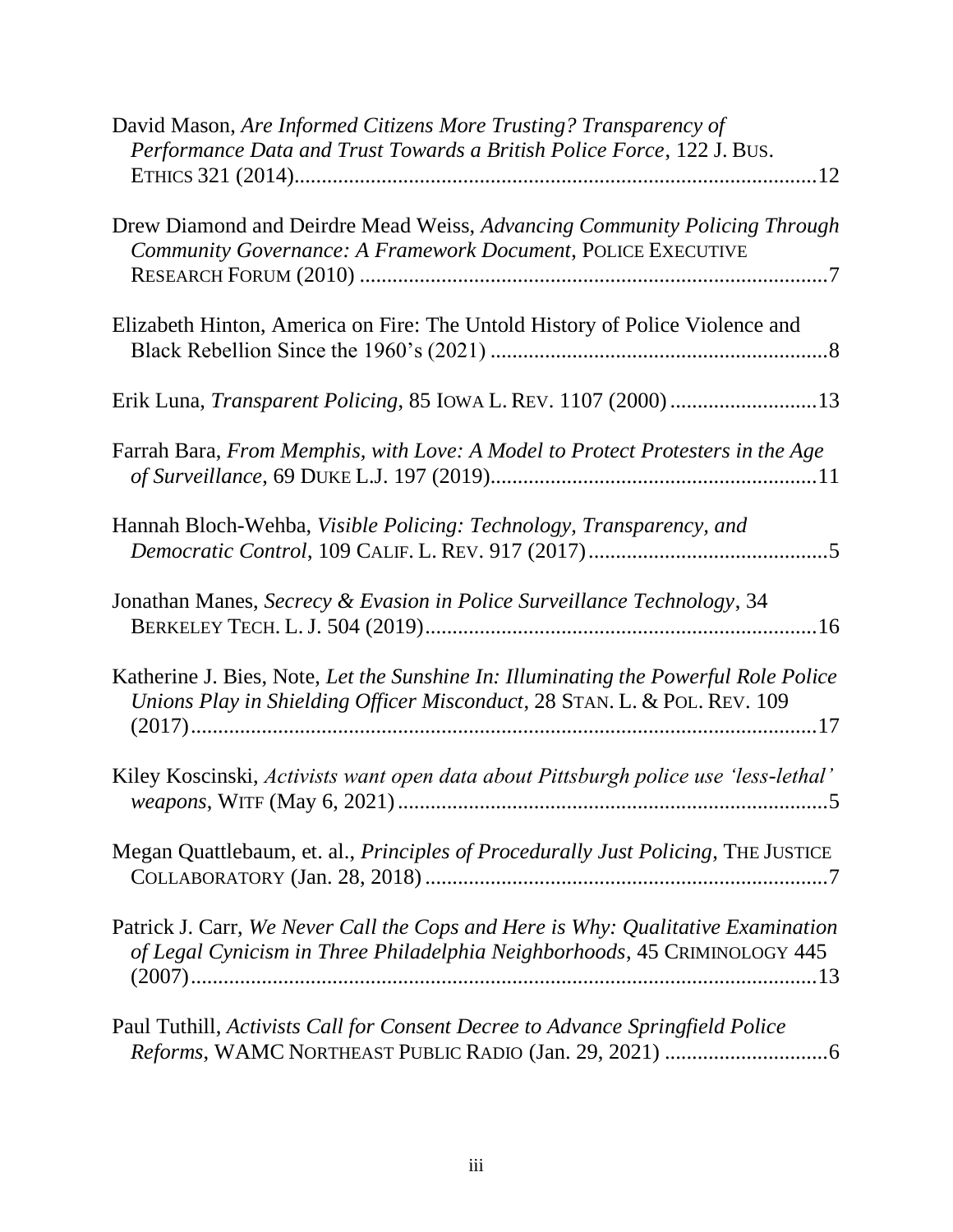| Rachel Levinson-Waldman, Private Eyes, They're Watching You: Law<br>Enforcement's Monitoring of Social Media, 71 OKLA. L. REV. 997 (2019)10                   |
|---------------------------------------------------------------------------------------------------------------------------------------------------------------|
| Rachel Moran and Jessica Hodge, Law Enforcement Perspectives on Public Access<br>to Misconduct Records, 42 CARDOZO L. REV. 1237 (2021) 14                     |
| Recommendations to Transform Policing, LAW ENFORCEMENT ACTION                                                                                                 |
| Robert J. Hansen, Northern ACLU calls on Sacramento County to Stop Sheriff                                                                                    |
| Sahar F. Aziz and Khalid Beydoun, Fear of Black and Brown Internet: Policing                                                                                  |
| Scott J. Highman, FBI Kept Eye on 27 PA Groups Foes of Reagan Policy Targeted<br>Seth Stoughton, The Incidental Regulation of Policing, 98 MINN. L. REV. 2179 |
| Statement by Sherrilyn Ifill Before the President's Task Force on 21 <sup>st</sup> Century                                                                    |
| Susan Bandes, Patterns of Injustice: Police Brutality in the Courts, 47 BUFFALO L.                                                                            |
| The Geofeedia Files: Boston Police and Social Media Surveillance, PRIVACYSOS                                                                                  |
| The Six FBI Reports Treating the Merton Center Anti-War Activism As Terrorism,                                                                                |
| Tom. R. Tyler and Jeffrey Fagan, Legitimacy and Cooperation: Why Do People<br>Help the Police Fight Crime in Their Communities, 6 OHIO STATE J. CRIM. LAW     |
| Tracey Meares, Colloquium on Community Policing: Praying for Community                                                                                        |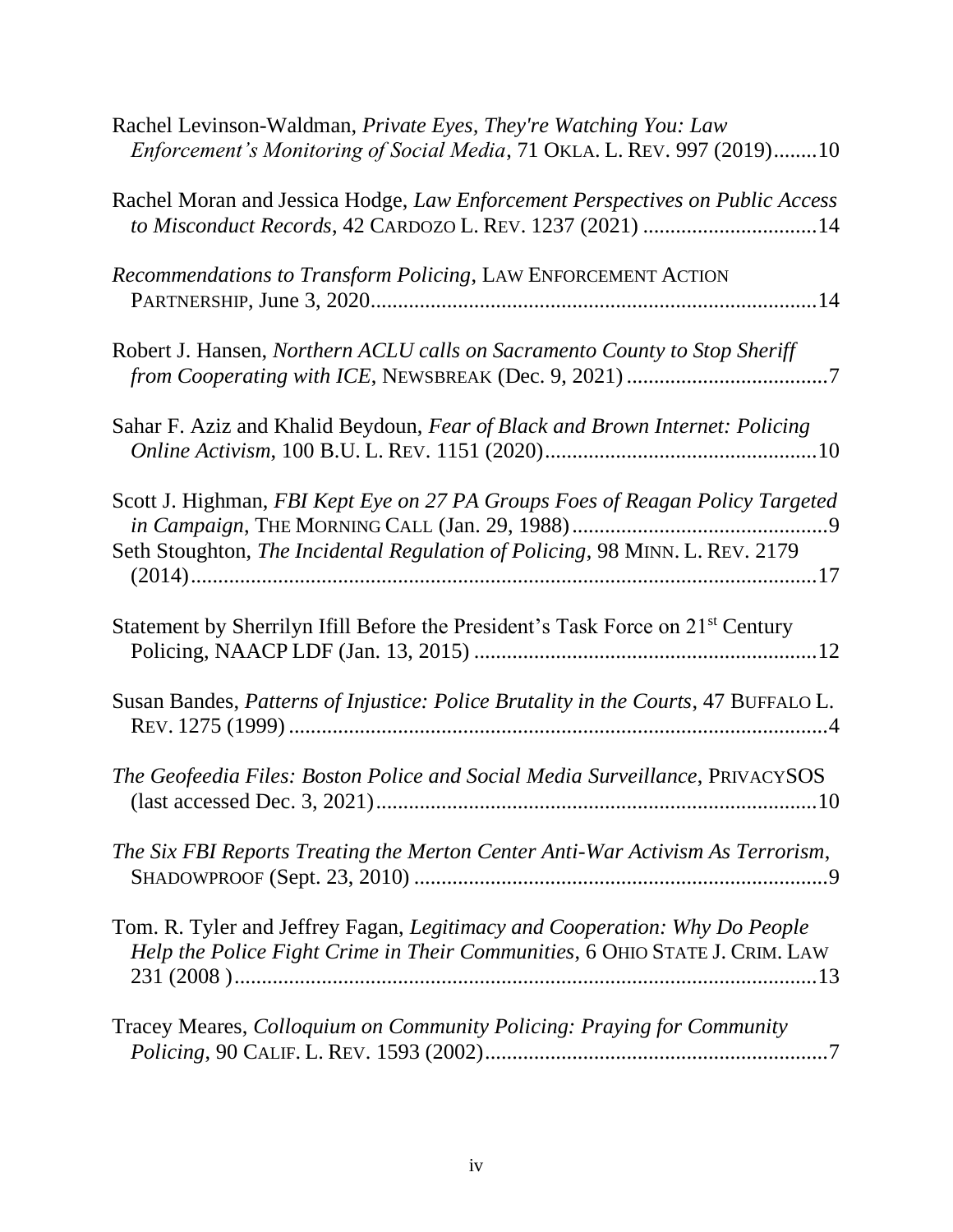| Transparency & Silence: A Survey of Access to Information Laws and Practices in<br>14 Countries, OPEN SOCIETY JUSTICE INITIATIVES (2006)12           |
|------------------------------------------------------------------------------------------------------------------------------------------------------|
| Travis Park, Councilors Gross and Haram Critical to Pittsburgh Using Social<br>Media Surveillance Software, PENNSYLVANIA NEWS TODAY (May 17, 2021)10 |
| Trust Initiative Report, THE INTERNATIONAL ASSOCIATION OF CHIEFS OF POLICE                                                                           |
| US targeted Black Lives Matter activists in bid to disrupt movement, report finds,                                                                   |
| What Will it Take to End Police Violence, COMMUNITIES UNITED AGAINST POLICE                                                                          |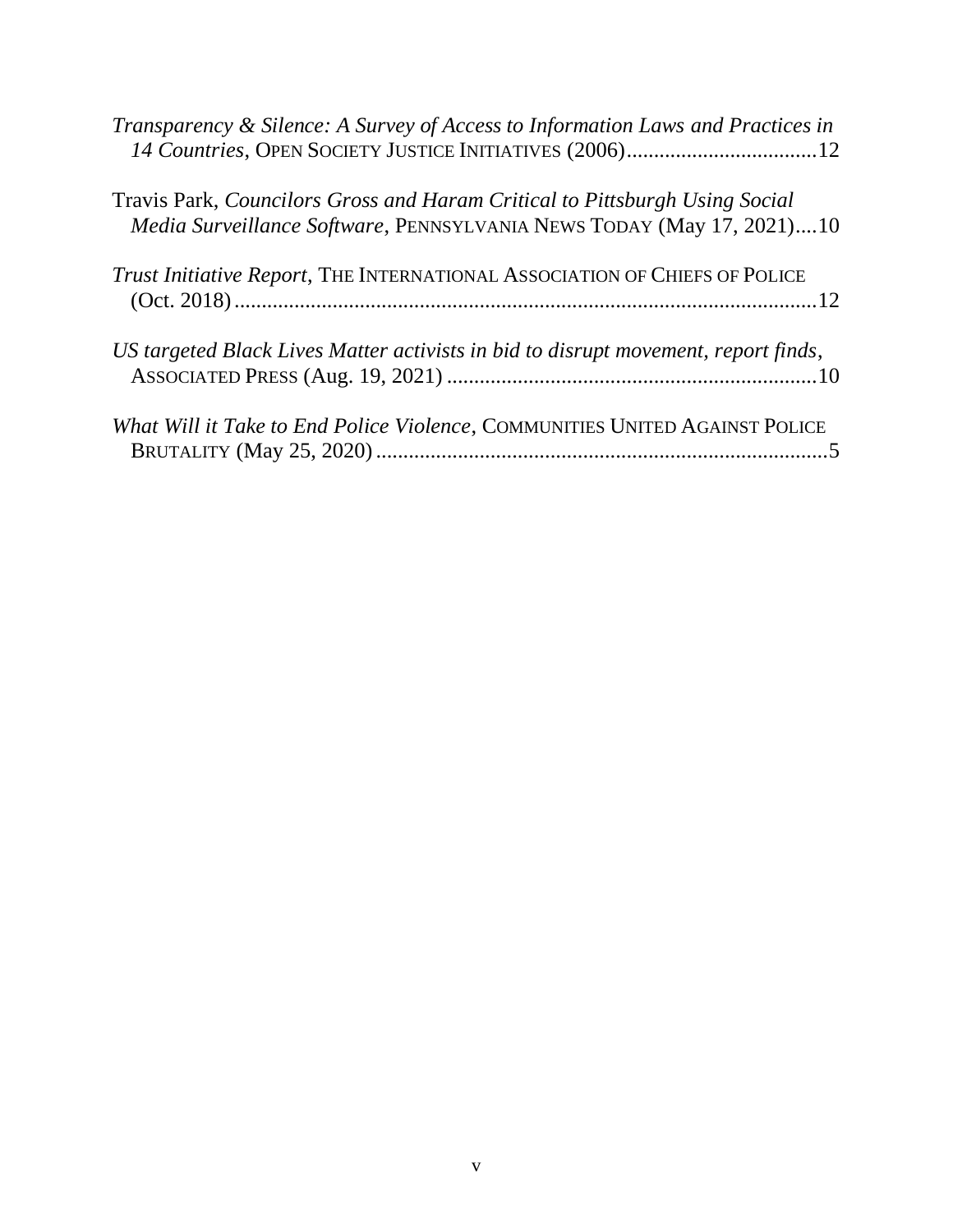#### **STATEMENT OF INTEREST OF AMICI CURIAE**

#### <span id="page-7-0"></span>**The National Police Accountability Project**

The National Police Accountability Project ("NPAP") was founded in 1999 by members of the National Lawyers Guild to address misconduct by police officers and their employers. NPAP has more than 550 attorney members throughout the United States with over 25 members practicing in Pennsylvania. These attorneys represent plaintiffs in civil actions alleging misconduct by law enforcement officers. NPAP offers training and support to its attorney and legal worker members, educates the public about police misconduct and accountability, and provides resources for nonprofit organizations and community groups involved with victims of law enforcement misconduct. NPAP also supports legislative efforts aimed at increasing accountability and appears as amicus curiae in cases, such as this one, that present issues of particular importance for lawyers who represent plaintiffs in law enforcement misconduct actions. Transparency is an essential prerequisite to accountability and attorneys who bring civil rights actions frequently rely on agency policies obtained through public records requests to develop their clients' cases.

#### **The Thomas Merton Center**

The Thomas Merton Center ("TMC") was founded in 1972 to bring people from diverse philosophies and faiths together to work, through nonviolent efforts, for a more just and peaceful world. Through protests and ongoing projects, members of TMC aim to instill in our society a consciousness of values and to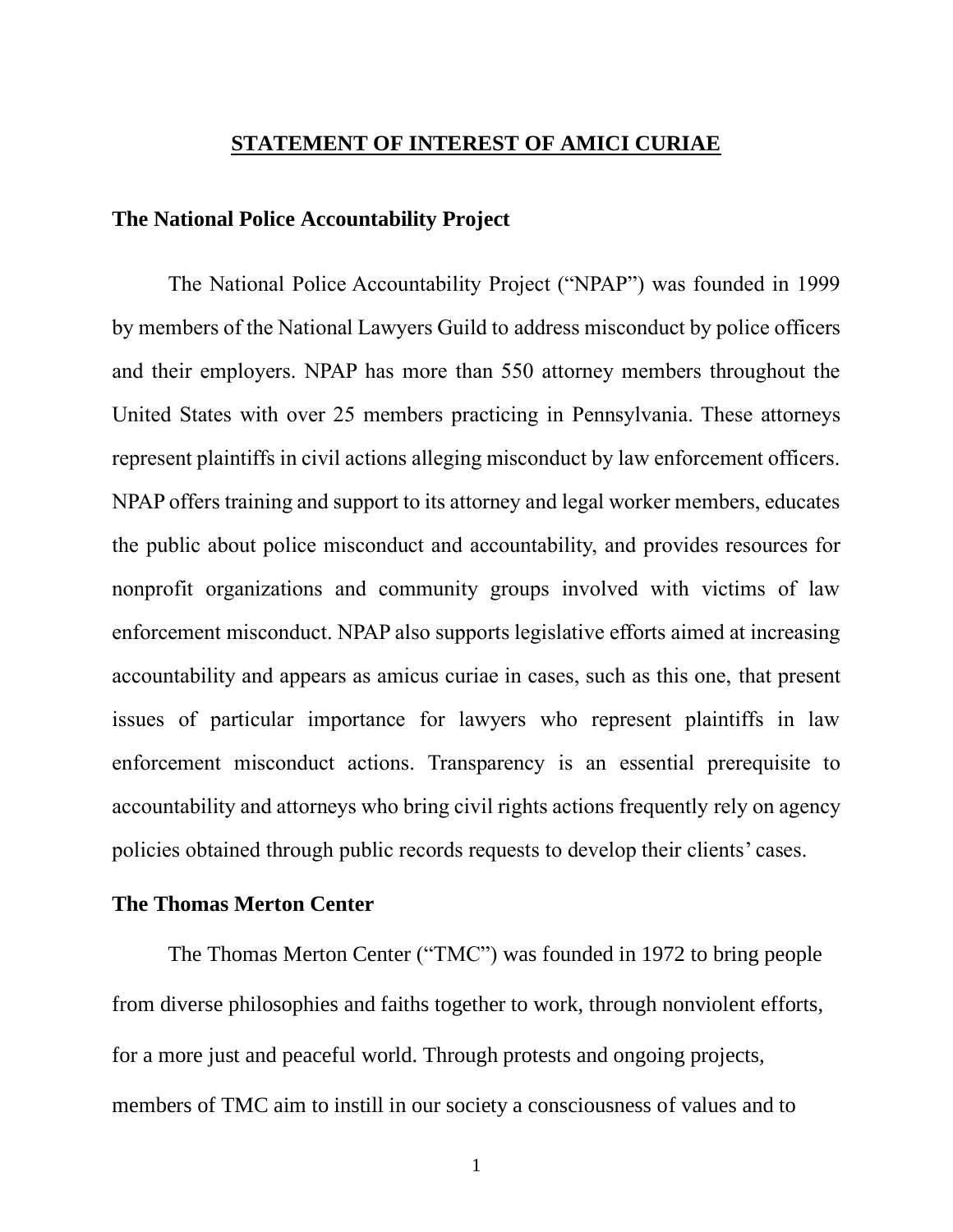raise the moral questions involved in the issues of war, poverty, racism and oppression. TMC regularly coordinates peaceful protest activities and has been targeted with law enforcement surveillance for engaging in First Amendment protected speech in the past.

In accordance with Pa. R.A.P.  $531(b)(2)(ii)$ , no person or entity other than amici or counsel for amici paid in whole or in part for the preparation of this amici curiae brief or authored in whole or in part the amici curiae brief.

#### **SUMMARY OF THE ARGUMENT**

<span id="page-8-0"></span>Public access to police policies supports transparency, community empowerment, accountability, and informed policymaking. It also benefits the government by building much needed trust with the public, particularly with communities that have historically been the target of police violence. Transparency is especially important when it comes to social media surveillance policies as they are ripe for potential abuse and legal violations. Finally, the immense power that police agencies are granted in the name of public safety renders the importance of law enforcement transparency demands that they be held to at least the same standards as other government agencies. Where, as here, the law treats access to police records no differently from any other governmental records, the public must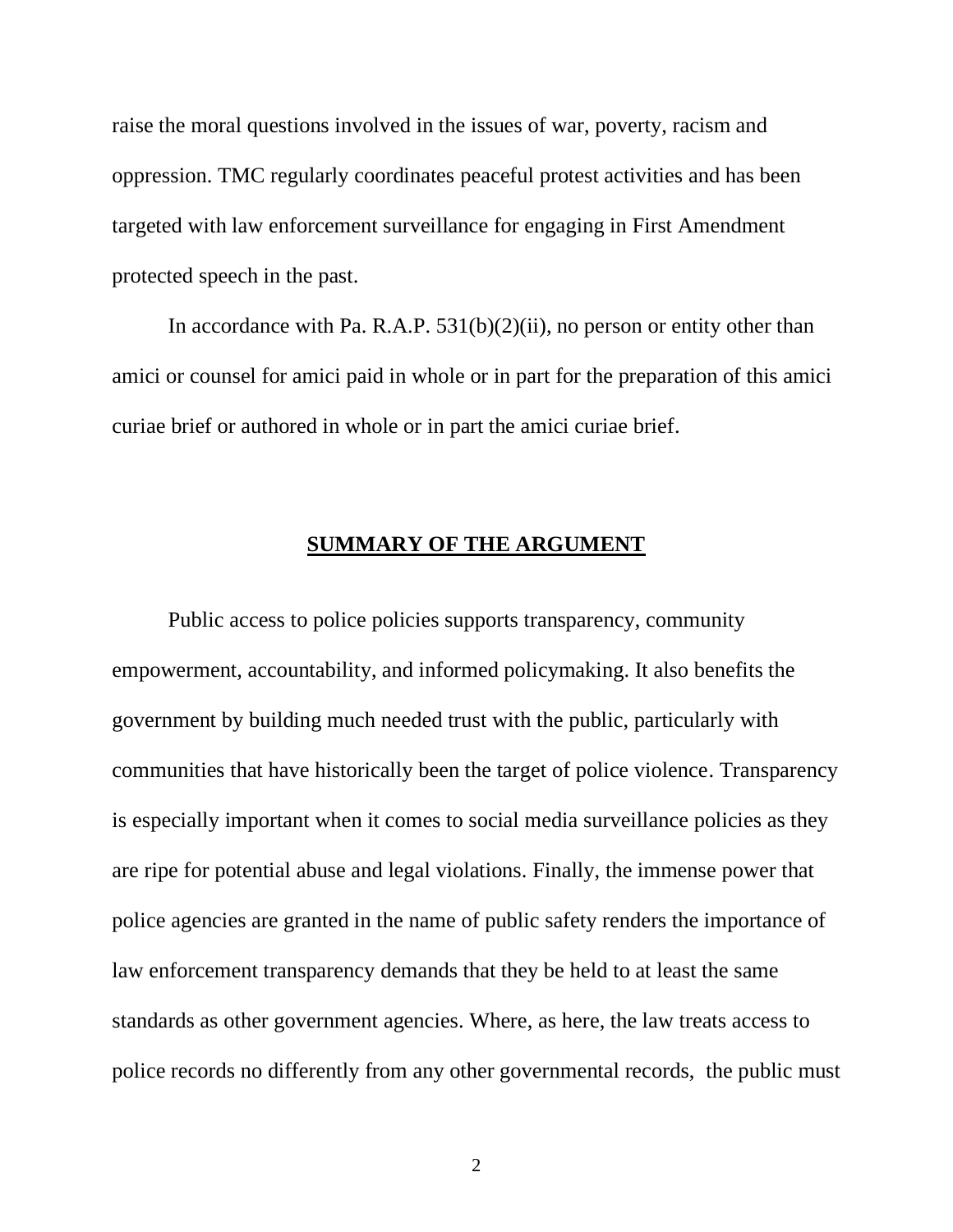be afforded access to law enforcement information—both because that is what the law requires and because of the exceptional power police are granted over the lives and liberty of everyday people.

#### **ARGUMENT**

- <span id="page-9-1"></span><span id="page-9-0"></span>I. Public Disclosure of Law Enforcement Agency Policies is Essential to Accountability.
- <span id="page-9-2"></span>A. Public Access to Law Enforcement Policies Empowers Communities to Identify and Improve Harmful Policing Practices.

Police agency policies strongly influence how officers interact with the communities they police. Barbara E. Armacost, *Organizational Culture and Police Misconduct*, 72 GEO. WASH. L. REV. 435, 494, 506 (2004); Susan Bandes, *Patterns of Injustice: Police Brutality in the Courts*, 47 BUFFALO L. REV. 1275 (1999). A flawed internal policy can enable an officer to use excessive force, conduct an illegal search, or engage in a range of other unconstitutional actions that harm members of the public. *See*, *e.g.*, *Gravelet-Blondin v. Shelton*, 728 F.3d 1086, 1096 (9th Cir. 2013) (finding City's written taser policy caused violation of the plaintiffs' Fourth Amendment's rights); *Morgan v. Fairfield County Ohio*, 903 F.3d 553, 566 (6th Cir. 2018) (County was liable for violating plaintiff's rights because it maintained a search policy on "knock and talks" that afforded officers no leeway to consider the constitutional limit" of "heir actions); *Open Inns, Ltd. V. Chester County Sheriff's Dept.*, 24 F. Supp. 2d 410, 429 (E.D. Pa. 1998) (Sheriff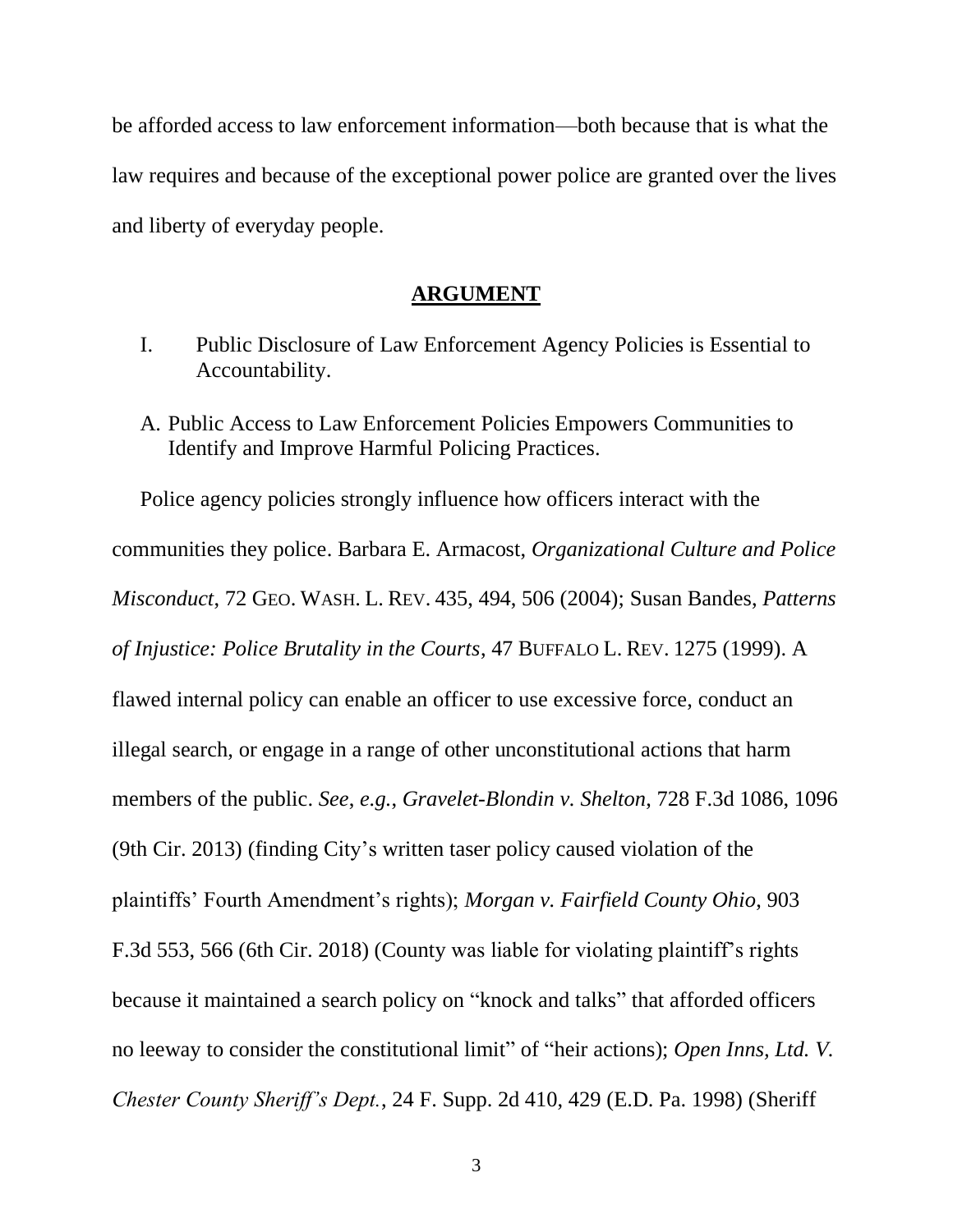Department's formal policy permitting officers to remain on premise after serving process in civil actions caused plaintiff's injury); *Black v. Stephens*, 662 F.2d 181, 191 (3d Cir. 1981) (Allentown's written procedures governing disciplinary hearings proximately caused plaintiff's Fourth Amendment violation). Without access to police policies, the public is in the dark about a significant contributor to police misconduct and will be precluded from pressing for meaningful reforms.

Access to records documenting police administrative policies is necessary to protect the public from abuse and ensure accountability in a range of contexts. Members of the public and other stakeholders cannot formulate proposals for improved policies if they do not know what procedures are currently in place. Public disclosure of agency policies allows communities to identify harmful policies and advocate for their change. *See* Barry Friedman and Maria Ponomarenko, *Democratic Policing*, 90 NYU L. REV. 1827, 1838 (2015) (describing how transparency allows the public to monitor police and exert political pressure to push for changes); Hannah Bloch-Wehba, *Visible Policing: Technology, Transparency, and Democratic Control*, 109 CALIF. L. REV. 917, 924 (2017) (noting "the systemic importance of information—or lack thereof—on efforts to change, curb, or altogether cease policing practices").

Obtaining public access to information on policing practices has been a critical tool of community campaigns seeking to reform and improve policing. For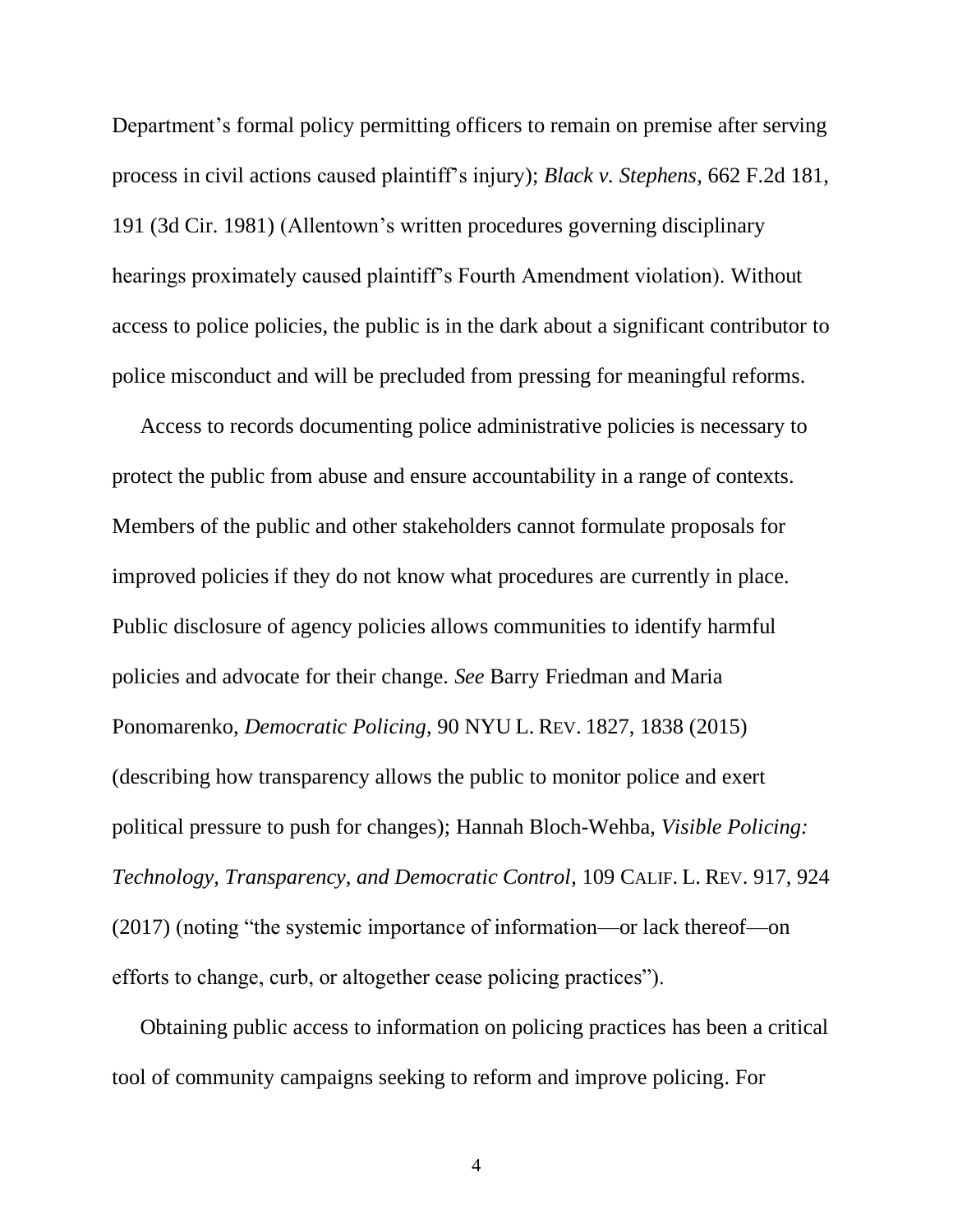instance, community groups have relied on policies and data obtained through public records requests to fight for better use-of-force policies and lobby for bans on the use of facial-recognition technologies. *See* Kiley Koscinski, *Activists want open data about how Pittsburgh police use 'less-lethal' weapons*, WITF (May 6, 2021) (describing Pittsburgh activists' efforts to change use of less-lethal force policies );<sup>1</sup> *What Will it Take to End Police Violence*, COMMUNITIES UNITED AGAINST POLICE BRUTALITY (May 25, 2020) (Minnesota grassroots group use of public records request to identify problematic policies and draft proposed changes in wake of George Floyd's murder);<sup>2</sup> *Civil Rights and Faith Leaders Send Tulsa Mayor and City Council Chair Letter Demanding Police Reforms*, THURGOOD MARSHALL INSTITUTE (May 31, 2018) (Tulsa religious leaders and civil rights groups used the state freedom of information laws to develop comprehensive recommendations following Terrence Crutcher's death);<sup>3</sup> *Clearview, Cameras, and Karen: Newly Released Documents Expose Facial Recognition Technologies Used Across Massachusetts*, ACLU OF MASSACHUSETTS (2020) (describing public records request to advocate for facial recognition technology changes). 4

<sup>&</sup>lt;sup>1</sup> Available at[: https://www.witf.org/2021/05/06/activists-want-open-data-about-how-pittsburgh-police-use-less](https://www.witf.org/2021/05/06/activists-want-open-data-about-how-pittsburgh-police-use-less-lethal-weapons/)[lethal-weapons/.](https://www.witf.org/2021/05/06/activists-want-open-data-about-how-pittsburgh-police-use-less-lethal-weapons/)

<sup>2</sup> Available at:

[https://d3n8a8pro7vhmx.cloudfront.net/cuapb/pages/1/attachments/original/1591595256/WHAT\\_WILL\\_IT\\_TAKE](https://d3n8a8pro7vhmx.cloudfront.net/cuapb/pages/1/attachments/original/1591595256/WHAT_WILL_IT_TAKE_TO_END_POLICE_VIOLENCE_with_Appendices.pdf?1591595256) TO\_END\_POLICE\_VIOLENCE\_with\_Appendices.pdf?1591595256.

<sup>3</sup> Available at[: https://tminstituteldf.org/tmi-explains/civil-rights-and-faith-leaders-send-tulsa-mayor-and-city](https://tminstituteldf.org/tmi-explains/civil-rights-and-faith-leaders-send-tulsa-mayor-and-city-council-chair-letter-demanding-police-reforms/)[council-chair-letter-demanding-police-reforms/.](https://tminstituteldf.org/tmi-explains/civil-rights-and-faith-leaders-send-tulsa-mayor-and-city-council-chair-letter-demanding-police-reforms/) 

<sup>4</sup> Available at[: https://data.aclum.org/2021/03/01/clearview-cameras-and-karen-newly-released-documents](https://data.aclum.org/2021/03/01/clearview-cameras-and-karen-newly-released-documents-expose-facial-recognition-technologies-used-across-massachusetts/)[expose-facial-recognition-technologies-used-across-massachusetts/.](https://data.aclum.org/2021/03/01/clearview-cameras-and-karen-newly-released-documents-expose-facial-recognition-technologies-used-across-massachusetts/)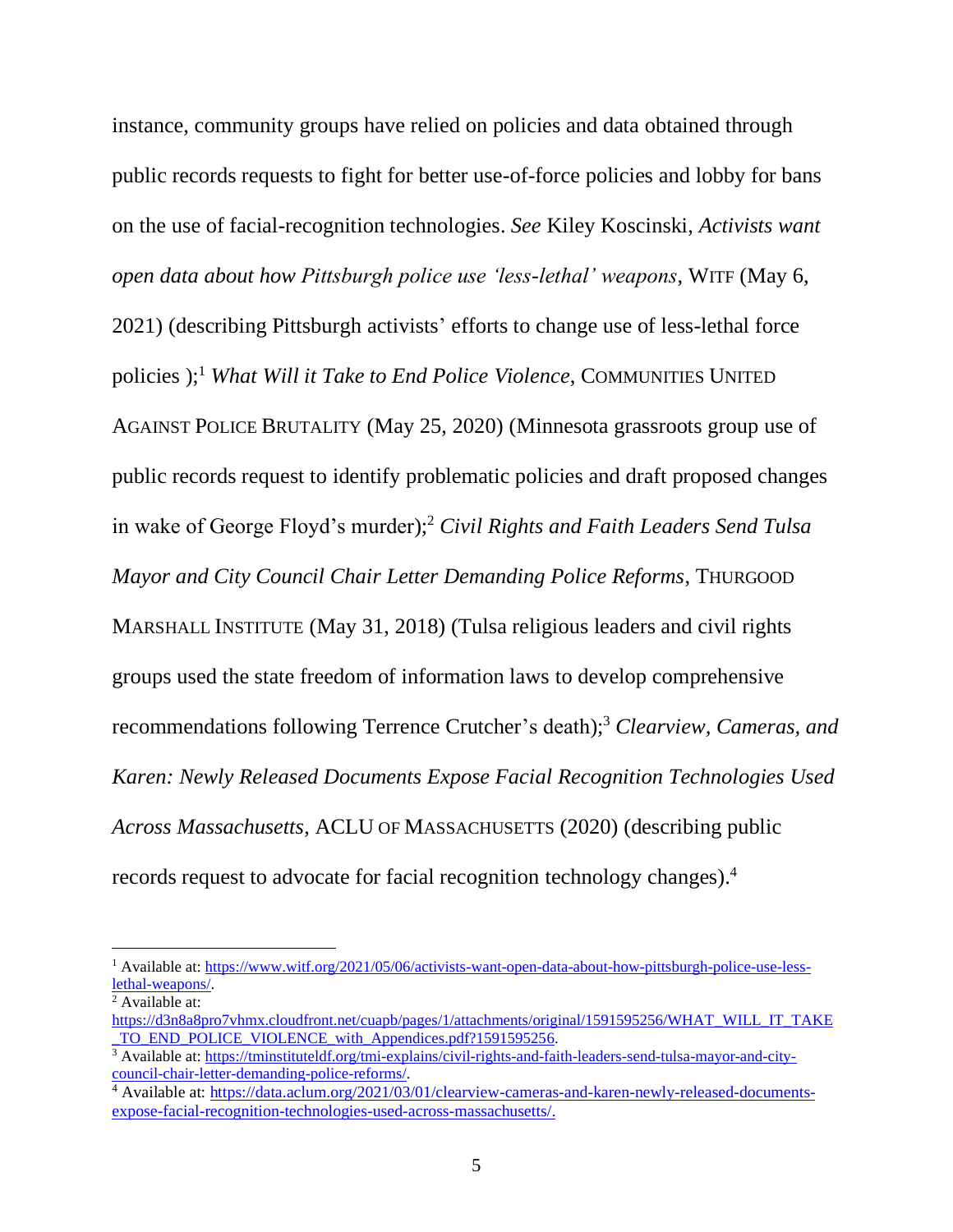Public access to information on policing practices also assists advocates in holding law enforcement accountable once reforms are enacted. For instance, police reform groups use public records requests to ensure local law enforcement agencies are implementing federal consent decrees and complying with newly enacted laws. *See*, *e.g.*, Paul Tuthill, *Activists Call for Consent Decree to Advance Springfield Police Reforms*, WAMC NORTHEAST PUBLIC RADIO (Jan. 29, 2021) (NAACP of Springfield requested changed policies to see compliance with consent decree); <sup>5</sup> Robert J. Hansen, *Northern ACLU calls on Sacramento County to Stop Sheriff from Cooperating with ICE*, NEWSBREAK (Dec. 9, 2021). 6

Community oversight and participation in decision-making about policing often yields more effective policies. *See* Tracey Meares, *Colloquium on Community Policing: Praying for Community Policing*, 90 CALIF. L. REV. 1593, 1623 (2002) ("today's police officers believe that community partnership and cooperation are effective means of addressing community crime problems"); *see also* Megan Quattlebaum, et. al., *Principles of Procedurally Just Policing*, THE JUSTICE COLLABORATORY 10-11 (Jan. 28, 2018). <sup>7</sup> Police departments are better equipped to identify problems, determine priorities, and formulate initiatives when they have

<sup>5</sup>Available at: [https://www.wamc.org/new-england-news/2021-01-29/activists-call-for-consent-decree-to](https://www.wamc.org/new-england-news/2021-01-29/activists-call-for-consent-decree-to-advance-springfield-police-reforms)[advance-springfield-police-reforms.](https://www.wamc.org/new-england-news/2021-01-29/activists-call-for-consent-decree-to-advance-springfield-police-reforms)

<sup>6</sup> Available at[: https://original.newsbreak.com/@robert-j-hansen-1587368/2457159932884-northern-aclu-calls-on](https://original.newsbreak.com/@robert-j-hansen-1587368/2457159932884-northern-aclu-calls-on-sacramento-county-to-stop-sheriff-from-cooperating-with-ice)[sacramento-county-to-stop-sheriff-from-cooperating-with-ice.](https://original.newsbreak.com/@robert-j-hansen-1587368/2457159932884-northern-aclu-calls-on-sacramento-county-to-stop-sheriff-from-cooperating-with-ice)

<sup>7</sup> Available at:

[https://law.yale.edu/sites/default/files/area/center/justice/principles\\_of\\_procedurally\\_just\\_policing\\_report.pdf.](https://law.yale.edu/sites/default/files/area/center/justice/principles_of_procedurally_just_policing_report.pdf)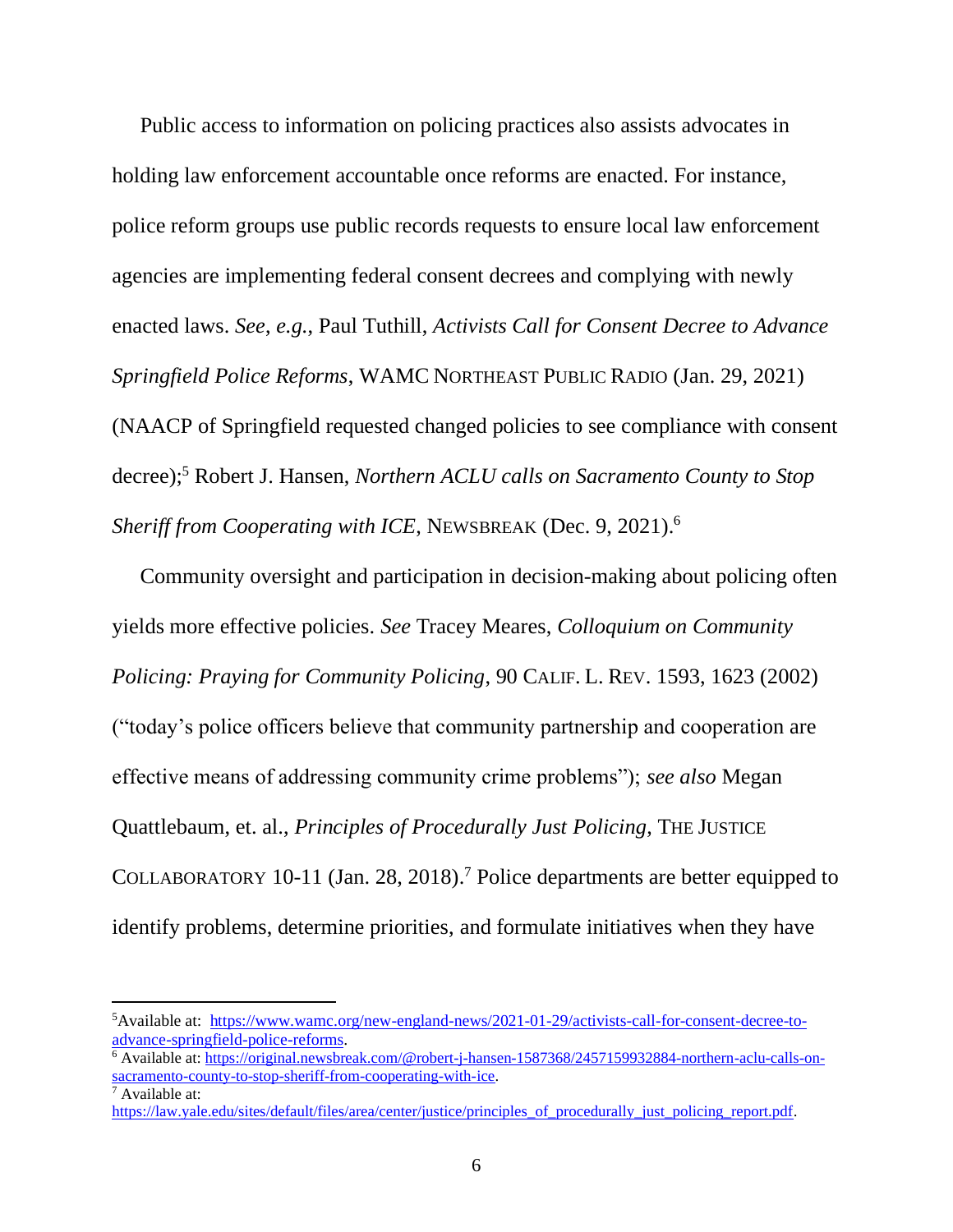informed input from the public. Drew Diamond and Deirdre Mead Weiss,

*Advancing Community Policing Through Community Governance: A Framework Document*, POLICE EXECUTIVE RESEARCH FORUM 16 (2010). <sup>8</sup> Transparency in police policies is essential to facilitating the collaboration and robust discussions that are necessary for high-performing public safety agencies.

In the instant case, communities need to know the level of regulation and oversight over officer use of social media surveillance software to ensure there are adequate safeguards against improper targeting and other concerning actions including ensuring that there are restrictions on monitoring online activity that is plainly protected by the First Amendment. Allowing police departments to withhold their policies from the public will frustrate community input in reform debates and effectively preclude political advocacy to change harmful policies. By providing police agencies with additional, special insulation from public scrutiny, the Commonwealth Court's decision undermines accountability.

## <span id="page-13-0"></span>B. Social Media Surveillance Programs Often Raise Serious Constitutional Concerns and the Public Has Strong Interest in Knowing What Safeguards Exist.

Transparency in department policies is particularly crucial in this case due to the potential for the secrecy to facilitate the use of oppressive police surveillance

<sup>8</sup> Available at[: https://cops.usdoj.gov/RIC/Publications/cops-p161-pub.pdf.](https://cops.usdoj.gov/RIC/Publications/cops-p161-pub.pdf)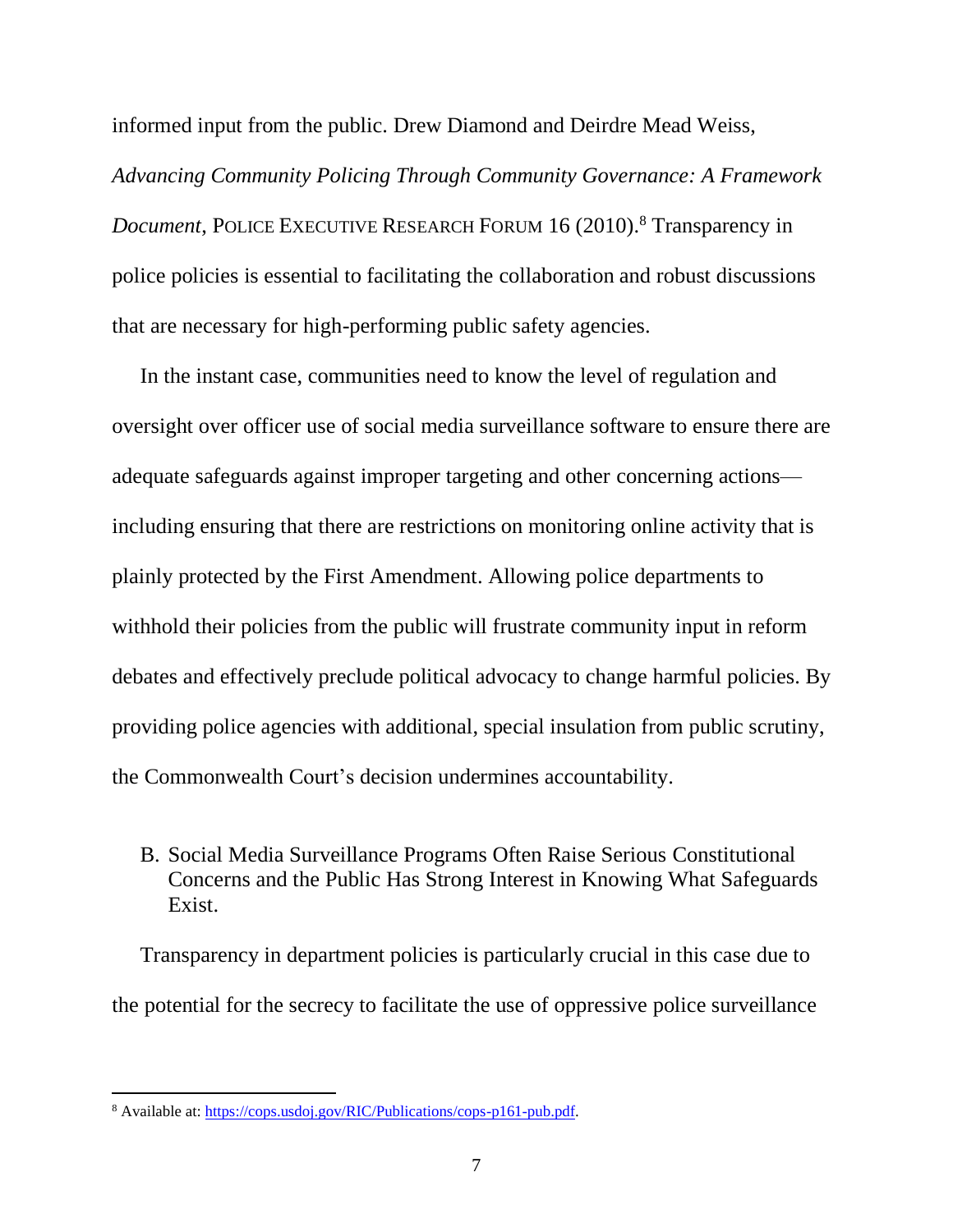programs. Painful experience has shown how law enforcement can weaponize surveillance tactics to spy on disfavored groups—including communities of color and peaceful political dissidents—for decades. ELIZABETH HINTON, AMERICA ON FIRE: THE UNTOLD HISTORY OF POLICE VIOLENCE AND BLACK REBELLION SINCE THE 1960'S 179 (2021); Albert Fox Kahn and Zachary Silver, *The long ugly history of how police have tracked protesters*, FAST COMPANY (Jun. 2, 2020); <sup>9</sup> Anna Orso, *Philadelphia police asked federal drug agents to 'infiltrate' protests last June, emails show*, THE PHILADELPHIA INQUIRER (Apr. 19, 2021). <sup>10</sup> *Amicus* Thomas Merton Center ("TMC") has experienced law enforcement targeting for lawful protest activity firsthand. TMC has been intermittently subjected to FBI surveillance for holding peaceful rallies and voicing opposition to U.S. foreign policy decisions since the 1980s. Scott J. Highman, *FBI Kept Eye on 27 PA Groups Foes of Reagan Policy Targeted in Campaign*, THE MORNING CALL (Jan. 29, 1988) (FBI agents and paid informants monitored the Thomas Merton Center and over a dozen of other Pennsylvania peace groups for opposing the foreign affairs policies in 1985 and 1986); *The Six FBI Reports Treating the Merton Center Anti-War Activism As Terrorism*, SHADOWPROOF (Sept. 23, 2010) (detailing

<sup>9</sup> Available at: https://www.fastcompany.com/90511912/the-long-ugly-history-of-how-police-have-trackedprotesters.

<sup>&</sup>lt;sup>10</sup> Available at: https://www.inquirer.com/news/philadelphia-police-protests-dea-infiltrate-surveillance-20210419.html.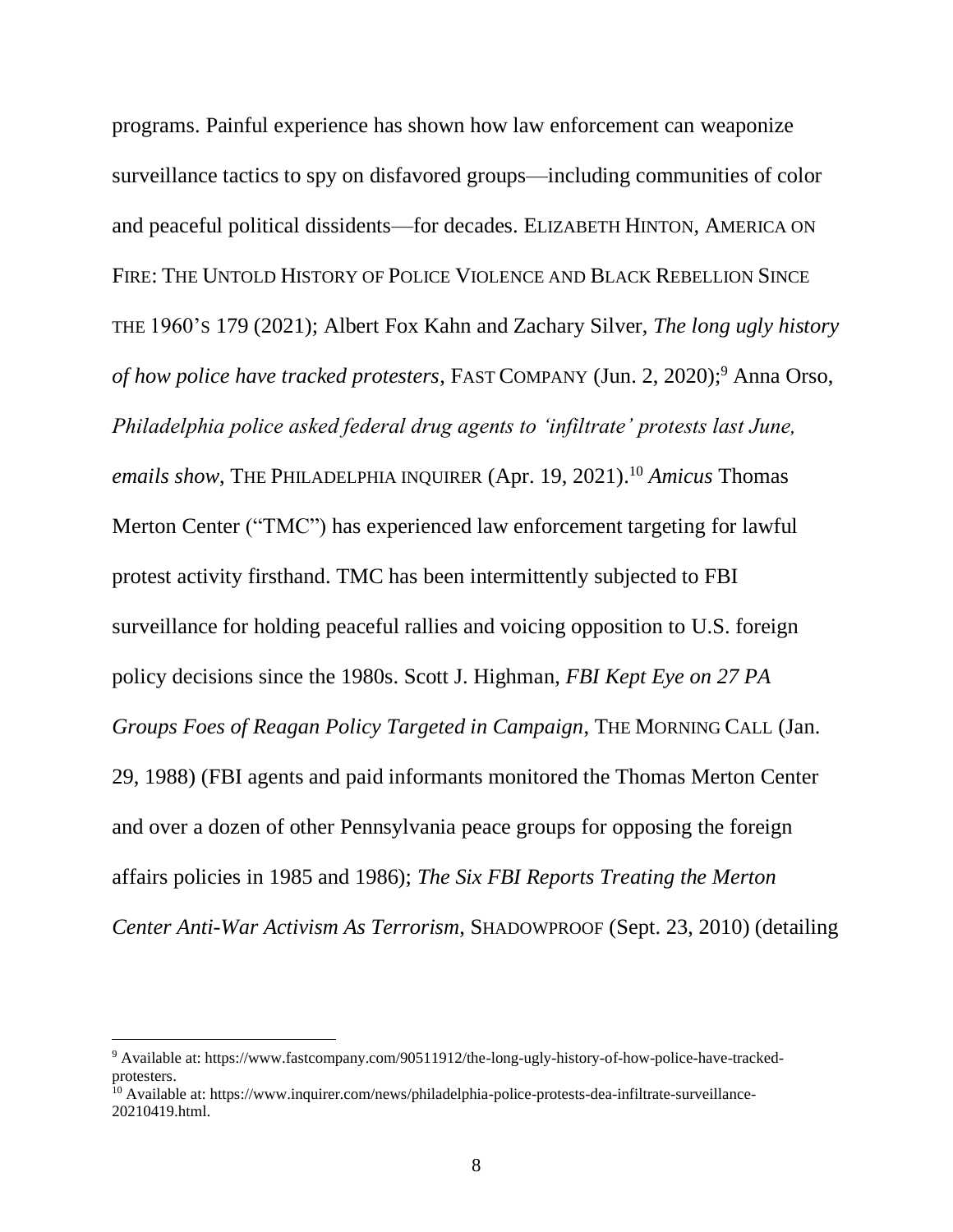FBI surveillance of Merton Center for anti-war views from 2002 to 2006).<sup>11</sup> Given this history, *amici*'s concerns about police surveillance programs are real and concrete.

As activism and organizing have moved online, so has police surveillance. There are numerous documented instances of law enforcement weaponizing social media surveillance programs against peaceful dissidents. Investigative reporting has revealed that law enforcement agencies across the country have used surveillance tactics and software to spy on people engaged in online activity protected by the First Amendment. Allie Funk, *How Domestic Spying Tools Undermine Racial Justice Protests*, FREEDOM HOUSE (Jun. 22, 2020); <sup>12</sup> Travis Park, *Councilors Gross and Haram Critical to Pittsburgh Using Social Media Surveillance Software*, PENNSYLVANIA NEWS TODAY (May 17, 2021); <sup>13</sup> *The Geofeedia Files: Boston Police and Social Media Surveillance*, PRIVACYSOS (last accessed Dec. 3, 2021); <sup>14</sup> Antonia Noori Farzan, *Memphis police used fake Facebook account to monitor Black Lives Matter; trial reveals*, WASH. POST (Aug. 23, 2018).<sup>15</sup> Young people of color have been especially targeted by police because

<sup>&</sup>lt;sup>11</sup> Available at: https://shadowproof.com/2010/09/23/the-six-fbi-reports-treating-merton-center-anti-war-activismas-terrorism/.

<sup>12</sup> Available at: [https://freedomhouse.org/article/how-domestic-spying-tools-undermine-racial-justice-protests.](https://freedomhouse.org/article/how-domestic-spying-tools-undermine-racial-justice-protests)

<sup>13</sup> Available at: [https://pennsylvanianewstoday.com/councilors-gross-and-haram-critical-to-pittsburgh-using-social](https://pennsylvanianewstoday.com/councilors-gross-and-haram-critical-to-pittsburgh-using-social-media-surveillance-software-news-pittsburgh/142510/)[media-surveillance-software-news-pittsburgh/142510/.](https://pennsylvanianewstoday.com/councilors-gross-and-haram-critical-to-pittsburgh-using-social-media-surveillance-software-news-pittsburgh/142510/)

<sup>14</sup> Available at: [https://privacysos.org/geofeedia-files-boston-police-social-media-surveillance/.](https://privacysos.org/geofeedia-files-boston-police-social-media-surveillance/)

<sup>15</sup> Available at: https://www.washingtonpost.com/news/morning-mix/wp/2018/08/23/memphis-police-used-fakefacebook-account-to-monitor-black-lives-matter-trial-reveals/.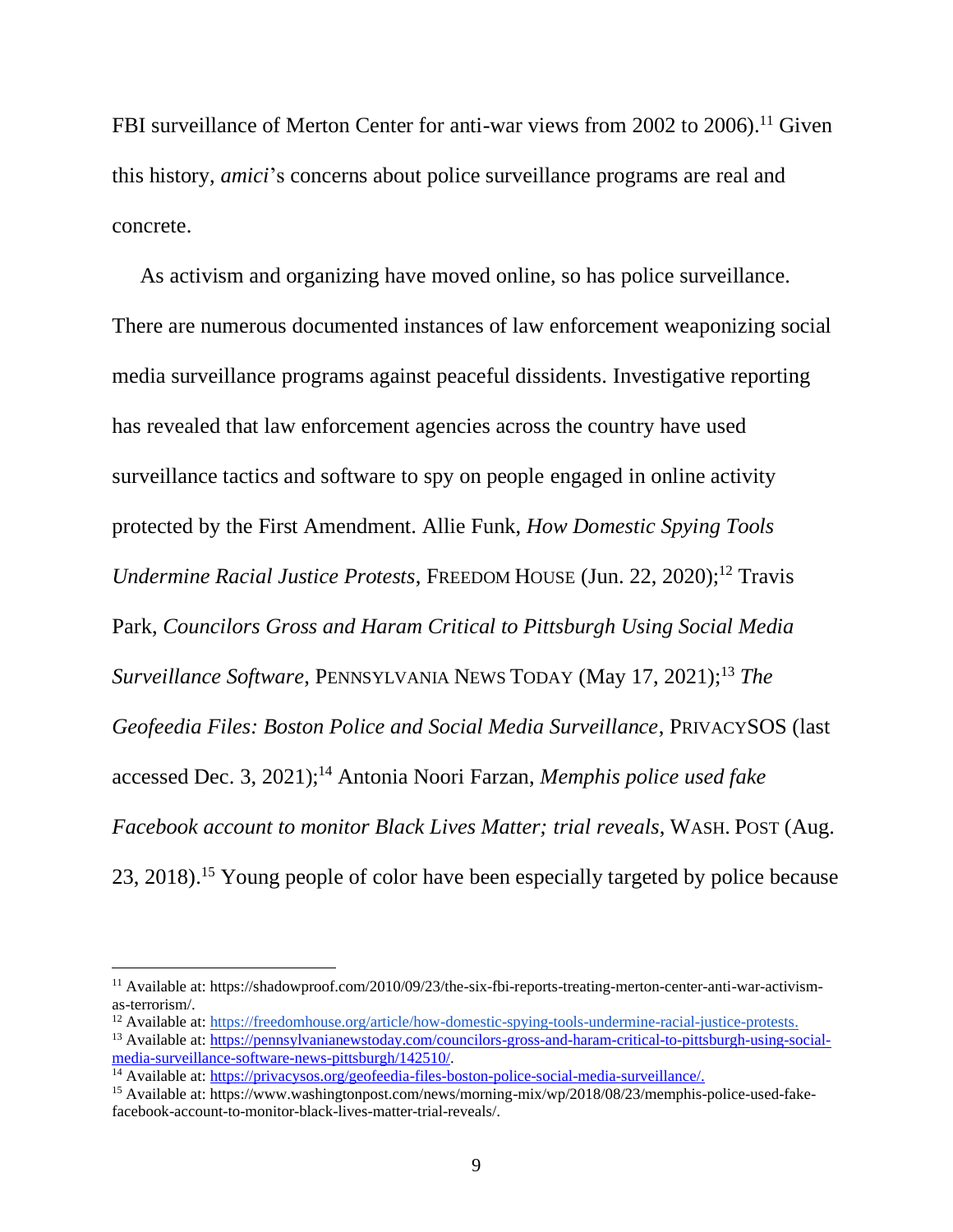of their activism. *See*, *e.g.*, Sahar F. Aziz and Khalid Beydoun, *Fear of Black and Brown Internet: Policing Online Activism*, 100 B.U. L. REV. 1151, 1183 (2020); *US targeted Black Lives Matter activists in bid to disrupt movement, report finds*, ASSOCIATED PRESS (Aug. 19, 2021). <sup>16</sup> There are a number of instances of federal and local law enforcement agencies monitoring the social media accounts of Black activists solely because of their affiliation with unpopular political advocacy organizations. *See* Aziz, *supra* at 1179.

These common social media surveillance tactics raise significant privacy and free speech concerns. *See*, *e.g.*, Rachel Levinson-Waldman, *Private Eyes, They're Watching You: Law Enforcement's Monitoring of Social Media*, 71 OKLA. L. REV. 997, 1008-1009 (2019) (describing First Amendment retaliation and Fourth Amendment unreasonable search and seizures claims that could derive from law enforcement social media surveillance); Farrah Bara, *From Memphis, with Love: A Model to Protect Protesters in the Age of Surveillance*, 69 DUKE L.J. 197, 208-209, 212 (2019). Given the documented prevalence of social media surveillance and the potential legal harms attendant to these programs, the public has a strong interest in knowing what safeguards exist for Pennsylvania State Police's use of social media surveillance tactics—and in ensuring that other law enforcement agencies across

<sup>&</sup>lt;sup>16</sup> Available at: [https://www.theguardian.com/us-news/2021/aug/19/black-lives-matter-policing-prosecutions-race](https://www.theguardian.com/us-news/2021/aug/19/black-lives-matter-policing-prosecutions-race-goverment)[goverment.](https://www.theguardian.com/us-news/2021/aug/19/black-lives-matter-policing-prosecutions-race-goverment)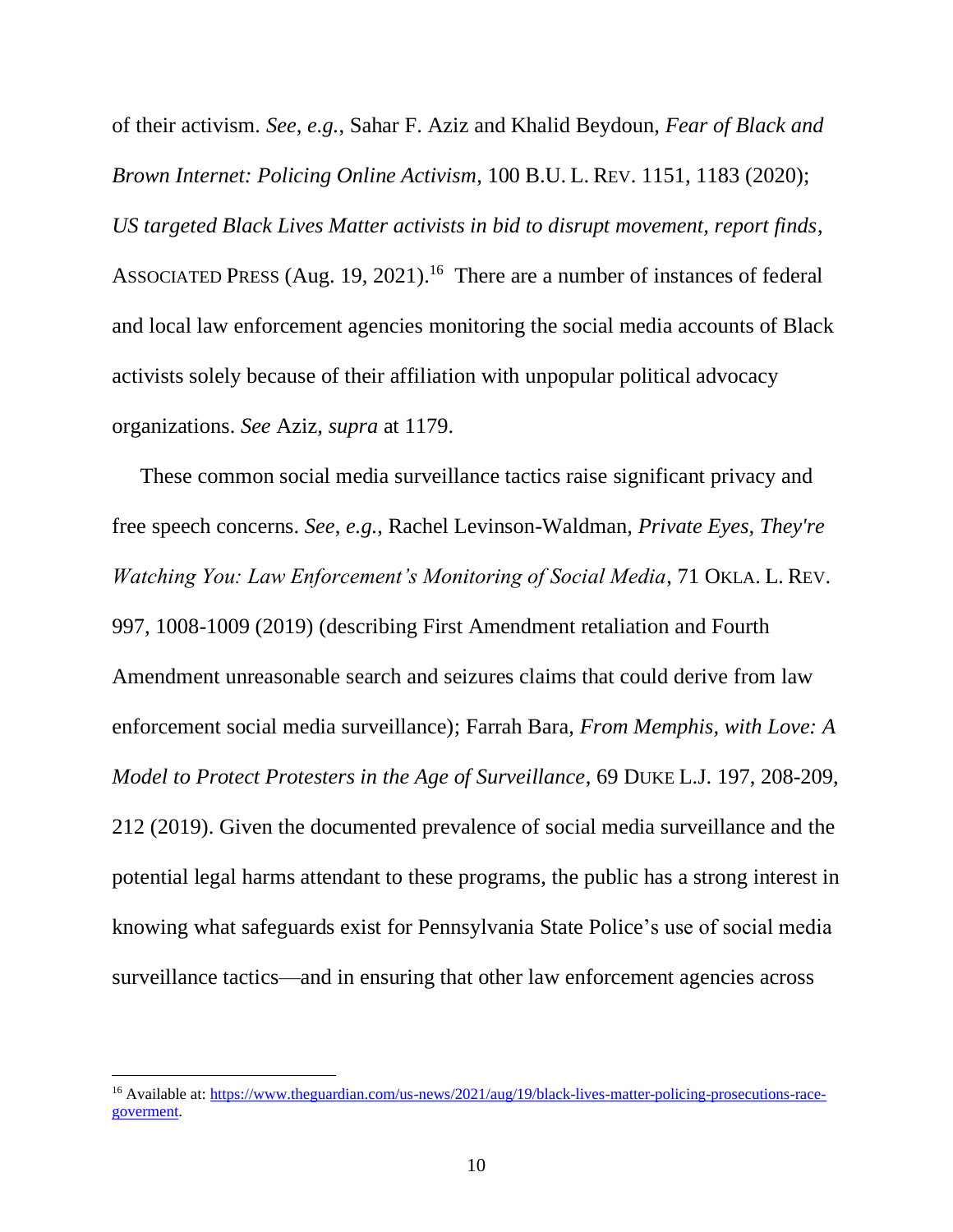the Commonwealth cannot likewise shield their social media monitoring policies from disclosure and public scrutiny.

<span id="page-17-0"></span>II. Public Access to Law Enforcement Policies Enhances Public Confidence in Police, and thus, Promotes Public Safety.

Respondent has argued that their social media surveillance policy must remain confidential in the interest of effective law enforcement. However, withholding departmental policies from the public can actually impair police performance. The absence of transparency in police policy decisions erodes public confidence, ultimately making law enforcement officers' jobs more difficult.

Community trust in law enforcement has dipped to an all-time low in recent years with a majority of Americans reporting that they do not have confidence in the police. *See* Aimee Ortiz, *Confidence in Police is at a Record Low, Gallup Finds*, N.Y. TIMES (Aug. 12, 2020). <sup>17</sup> Police leaders, activists, and legal scholars agree that police secrecy is a core driver of distrust. *Trust Initiative Report*, THE INTERNATIONAL ASSOCIATION OF CHIEFS OF POLICE (Oct. 2018) (world's largest professional association for police leaders explaining transparency as one of three building blocks for community trust); <sup>18</sup> Statement by Sherrilyn Ifill Before the President's Task Force on 21<sup>st</sup> Century Policing, NAACP LDF (Jan. 13, 2015)

<sup>17</sup> Available at: https://www.nytimes.com/2020/08/12/us/gallup- poll-police.html.

<sup>18</sup> Available at: [https://www.theiacp.org/sites/default/files/2018-10/Final%20Trust%20Initiative%20Report.pdf.](https://www.theiacp.org/sites/default/files/2018-10/Final%20Trust%20Initiative%20Report.pdf)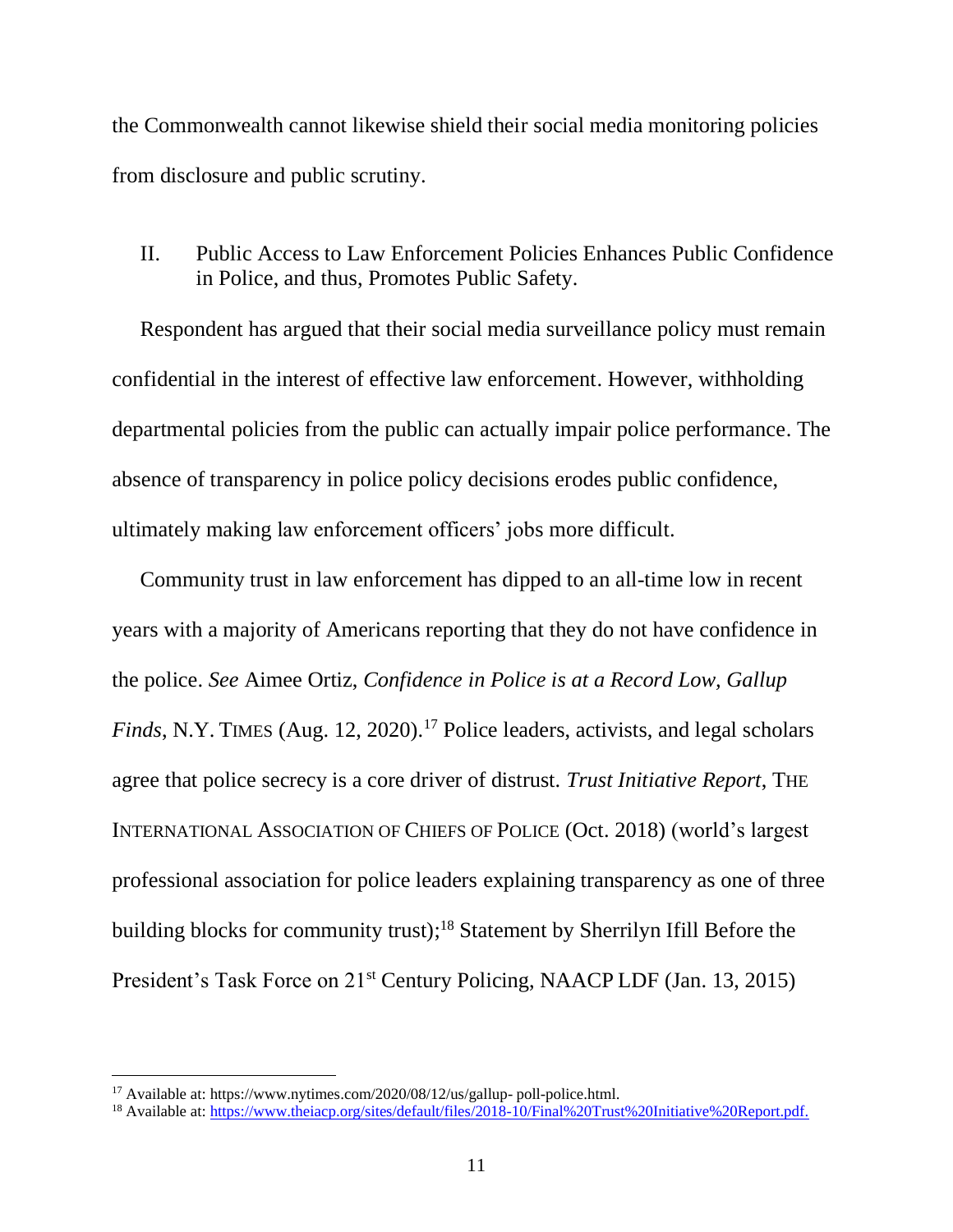("transparency is a necessary component of any police department effort to build and maintain community trust and cooperation"); <sup>19</sup> David Mason, *Are Informed Citizens More Trusting? Transparency of Performance Data and Trust Towards a British Police Force*, 122 J. BUS. ETHICS 321, 321-341 (2014) (finding that being informed about policing information significantly improves citizens' trust).

While transparency builds trust, secrecy tends to erode it. Without direct access to information about departmental decision-making, the public may fill gaps in knowledge with their worst assumptions. *See Transparency & Silence: A Survey of Access to Information Laws and Practices in 14 Countries*, OPEN SOCIETY JUSTICE INITIATIVES 38 (2006) (finding that in the vacuum of information, civilians tend to infer negative actions and motivations); <sup>20</sup> Barry Friedman, *Secret Policing*, 2016 U. CHI. LEGAL F. 99, 119-20 (2016) (noting "communities [cannot] be expected to trust when they can't get the facts").

The lack of public trust in the police can negatively impact a department's ability to investigate crimes and detect criminal activity. There is a demonstrated link between confidence in police and cooperation with law enforcement. Tom. R. Tyler and Jeffrey Fagan, *Legitimacy and Cooperation: Why Do People Help the Police Fight Crime in Their Communities*, 6 OHIO STATE J. CRIM. LAW 231, 250

<sup>19</sup> Available at: https://www.naacpldf.org/wp-content/uploads/Sherrilyn-Ifill-Testimony-Task-Force-on-21st-Century-Policing.pdf.

<sup>&</sup>lt;sup>20</sup> Available at: https://www.justiceinitiative.org/uploads/016719b6-115e-40b8-ad00-00d24b1e3f71/transparency\_20060928.pdf.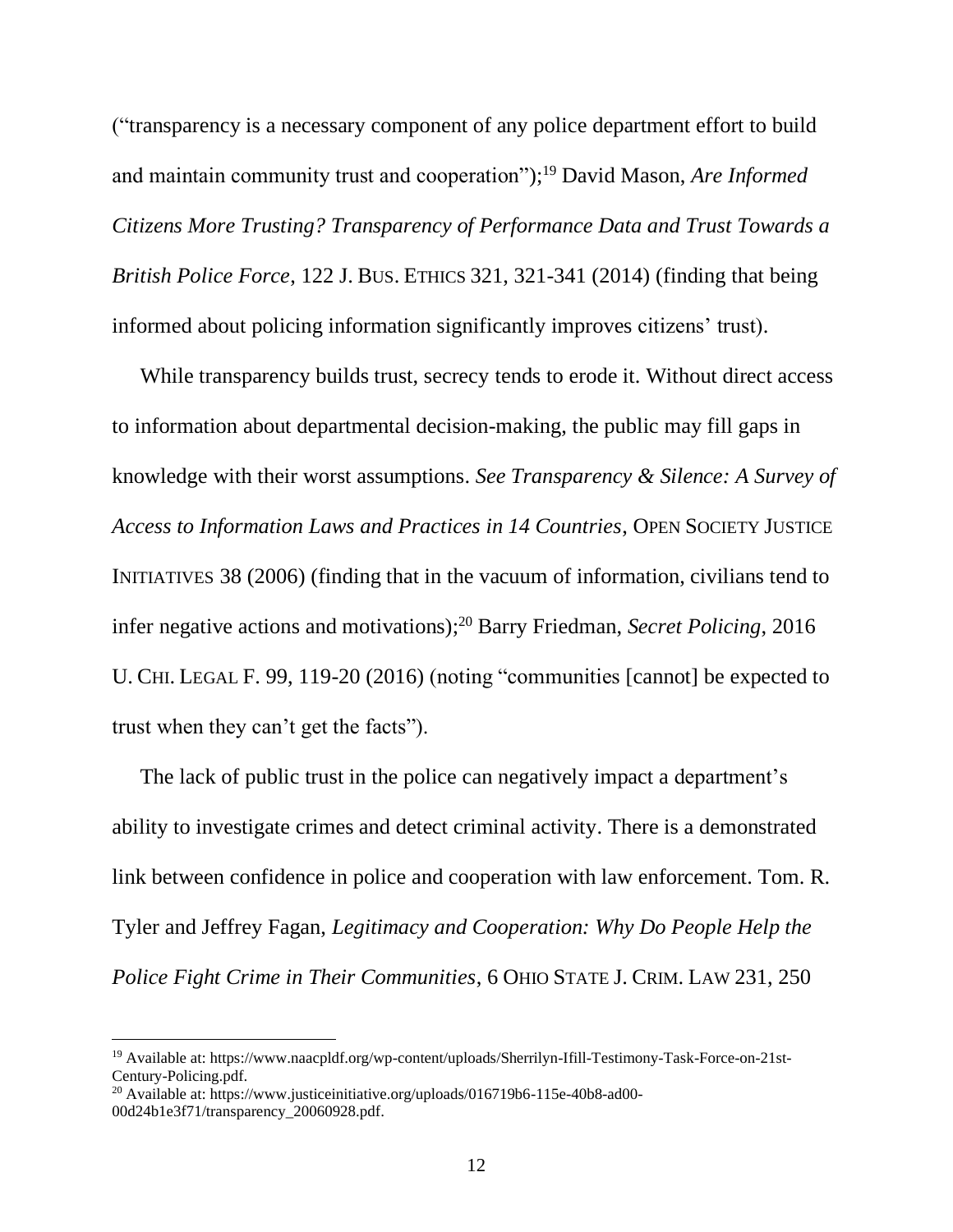(2008) (finding a person's perception of police legitimacy influenced their willingness to cooperate with the police, including reporting crimes and suspicious activity as well as helping police find people accused of criminal activity); Patrick J. Carr, *We Never Call the Cops and Here is Why: Qualitative Examination of Legal Cynicism in Three Philadelphia Neighborhoods*, 45 CRIMINOLOGY 445, 457 (2007) (study found Philadelphia youth who held negative views of the police were unlikely to call the police if they witnessed criminal activity). Police trust deficits restrict the flow of information from victims and witnesses to police, making it more difficult for officers to investigate crimes and detect ongoing unlawful activity. *See* Erik Luna, *Transparent Policing*, 85 IOWA L. REV. 1107, 1119 (2000) ("mistrusting community members are less likely to cooperate with law enforcement [and] less likely to voluntarily provide information to police"); *Research for Practice, Factors That Influence Public Opinion of the Police*, DEPARTMENT OF JUSTICE OFFICE OF JUSTICE PROGRAMS 10 (June 2003) ("public confidence in police can lead to cooperation that is needed for effective policing"). $21$ 

Accordingly, most modern police agencies maintain initiatives to build community trust—not for a public-relations benefit but because trust is an essential component of any effective policing strategy. *See*, *e.g.*, President's Task Force on

<sup>21</sup>Available at: [https://www.ojp.gov/pdffiles1/nij/197925.pdf.](https://www.ojp.gov/pdffiles1/nij/197925.pdf)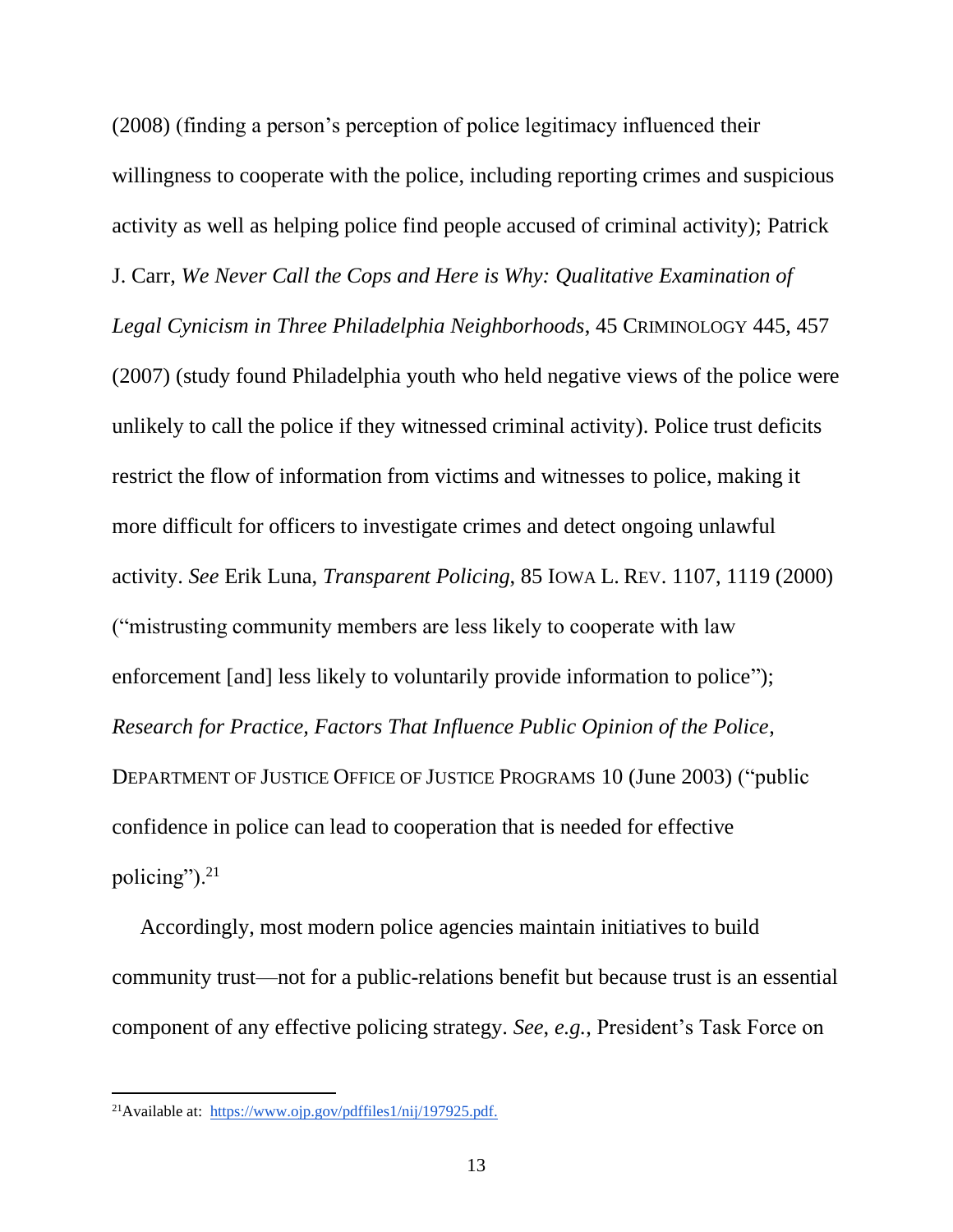21st Century Policing, *Final Report of the President's Task Force on 21st Century Policing* 10 (2015); <sup>22</sup> *21st Century Policing: Pillar One—Building Trust and Legitimacy and Pillar Two-Policy and Oversight*, INTERNATIONAL ASSOCIATION OF CHIEFS OF POLICE.<sup>23</sup> Police thought leaders have increasingly embraced greater transparency in order to enhance public confidence, with the ultimate goal of providing the more effective delivery of policing services. *See*, *e.g.*, *Recommendations to Transform Policing*, LAW ENFORCEMENT ACTION PARTNERSHIP, June 3, 2020;<sup>24</sup> Rachel Moran and Jessica Hodge, *Law Enforcement Perspectives on Public Access to Misconduct Records*, 42 CARDOZO L. REV. 1237, 1271 (2021) (surveying police chiefs detailing how increased transparency in officer-misconduct records assisted in community relations and trust-building); Brendan Cox, *Commentary: Open misconduct records to improve public trust in police*, TIMES UNION (Jan. 3, 2020) (former police chief explaining that "trustbuilding is not an optional feel-good extracurricular activity for police, it is a core responsibility with a direct link to public safety.").<sup>25</sup>

In short, transparency tends to promote greater community support for police endeavors. To the extent better policing can make communities safer, greater

 $^{22}$  Available at: https://cops.usdoi.gov/pdf/taskforce/taskforce\_finalreport.pdf.

<sup>&</sup>lt;sup>23</sup> Available at: [https://www.theiacp.org/sites/default/files/all/3-9/706-21stCenturyPolicingPillars1and2.pdf.](https://www.theiacp.org/sites/default/files/all/3-9/706-21stCenturyPolicingPillars1and2.pdf)

<sup>&</sup>lt;sup>24</sup> Available at: [https://lawenforcementactionpartnership.org/national-policing-recommendations/.](https://lawenforcementactionpartnership.org/national-policing-recommendations/)

<sup>25</sup> Available at: [https://www.timesunion.com/opinion/article/Commentary-Open-misconduct-records-to-improve-](https://www.timesunion.com/opinion/article/Commentary-Open-misconduct-records-to-improve-14948648.php)[14948648.php.](https://www.timesunion.com/opinion/article/Commentary-Open-misconduct-records-to-improve-14948648.php)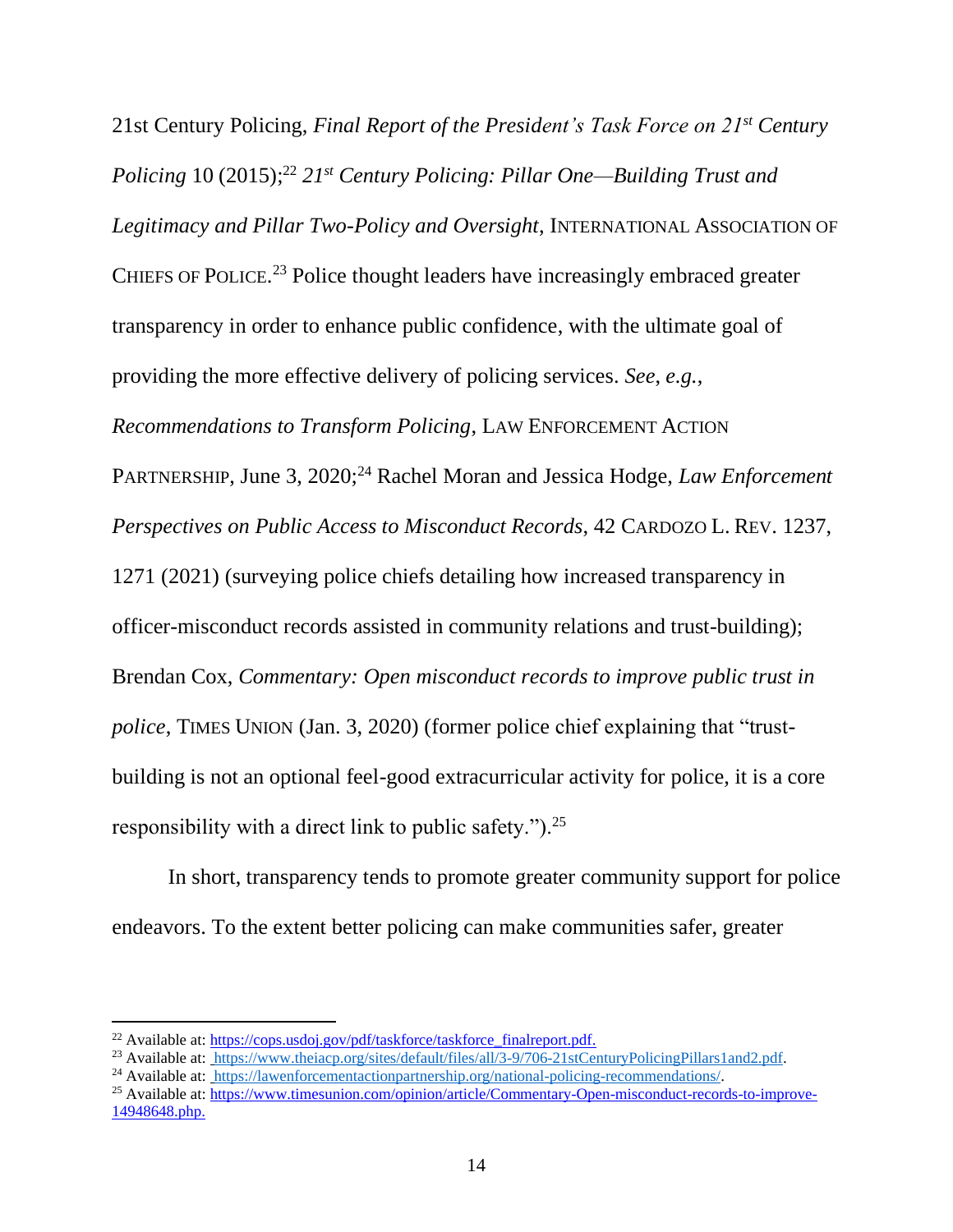public access to Respondent's social media surveillance policy will advance rather than hinder public safety. The Commonwealth Court's special dispensation for law enforcement records will likely have the unintended consequence of reducing community cooperation with police.

<span id="page-21-0"></span>III. The Unique Role that Police Play in Upholding Public Safety Entitles the Public to Greater Transparency in Their Policies and Procedures.

As the General Assembly recognized in enacting the RTKL, *see* [65 P.S.](http://www.westlaw.com/Link/Document/FullText?findType=L&pubNum=1000262&cite=PS65S67.708&originatingDoc=I828a0cb1662311e280719c3f0e80bdd0&refType=SP&originationContext=document&vr=3.0&rs=cblt1.0&transitionType=DocumentItem&contextData=(sc.Default)#co_pp_c0ae00006c482)  § [67.708\(b\)\(2\),](http://www.westlaw.com/Link/Document/FullText?findType=L&pubNum=1000262&cite=PS65S67.708&originatingDoc=I828a0cb1662311e280719c3f0e80bdd0&refType=SP&originationContext=document&vr=3.0&rs=cblt1.0&transitionType=DocumentItem&contextData=(sc.Default)#co_pp_c0ae00006c482) there are some rare cases where the government may have a legitimate public safety interest in withholding a departmental policy from the public. This is not one of those cases, as both the Office of Open Records and the Commonwealth Court—after reviewing the text of the policy—have confirmed that the State Police have not met their burden to keep it secret. As the OOR explained, the policy at issue in this case is administrative in nature and outlines procedural steps for an officer to engage in social media surveillance. Final Determination of the Office of Open Records ("OOR") at 7. Accordingly, the information being withheld would be of no value to any person seeking to evade PSP's social media surveillance.<sup>26</sup>

<sup>26</sup> Nor, for that matter, is it clear that release of the policy actually *would* threaten public safety, even if—*contra* the findings of both the OOR and Commonwealth Court—it did contain details of specific investigative techniques and technologies. *See* Jonathan Manes, *Secrecy & Evasion in Police Surveillance Technology*, 34 BERKELEY TECH. L. J. 504, 538-41 (2019) (explaining anti-circumvention concerns are largely unwarranted because "very few cases involve the sophisticated criminal who gathers technical details about law enforcement's methods"); *see also Lancman v. NYPD*, No. 154329/2019, slip op. at 1 (N.Y. Sup. Ct. Sept. 23, 2019) (noting it was "speculative at best,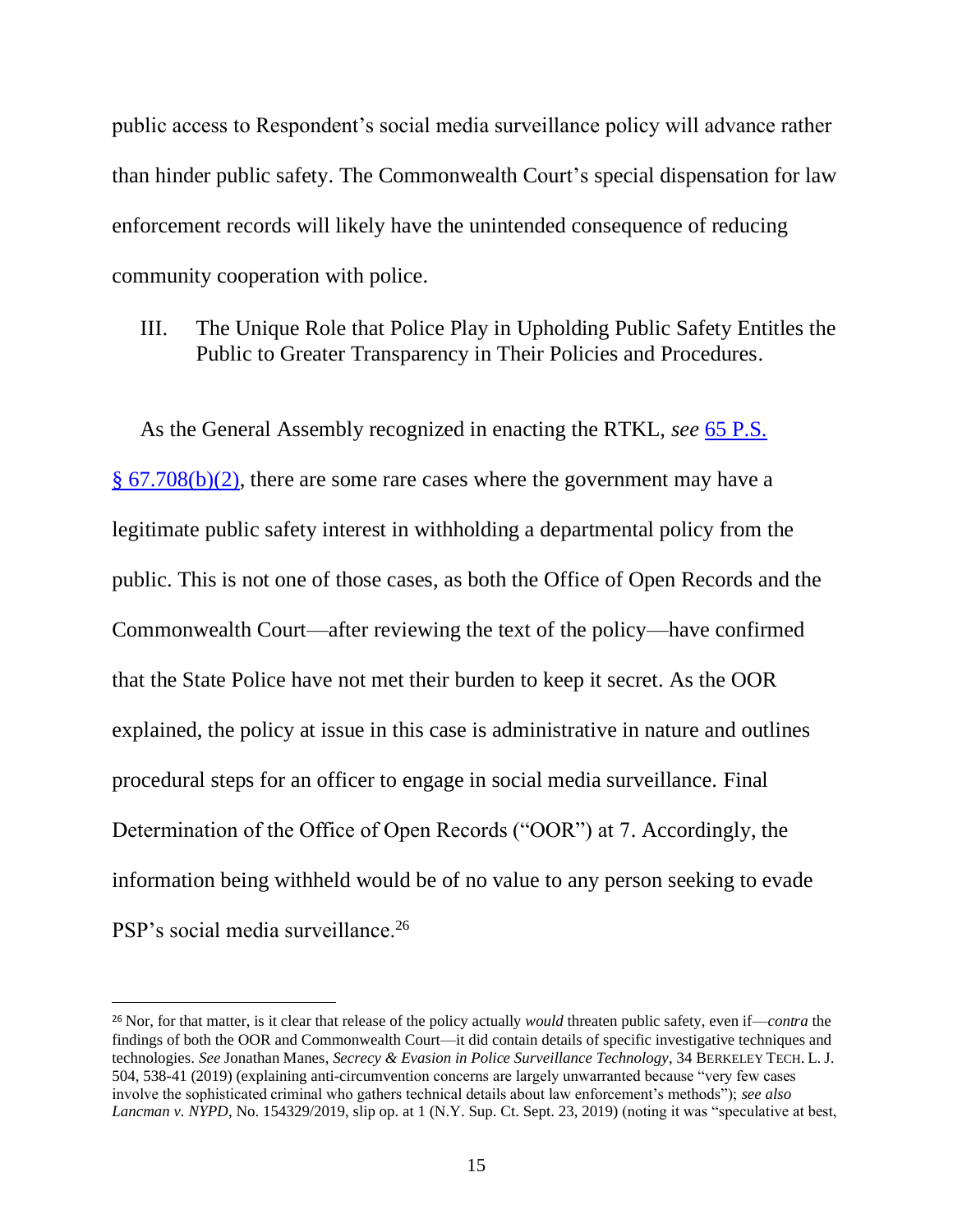Although the unique public safety work that law enforcement agencies perform will occasionally require confidentiality, *see* 65 P.S. § 67.708(b)(2), it far more often demands transparency. Unlike most government agents, law enforcement officers are singularly authorized to carry weapons and use lethal force in pursuit of their job duties. *See* Katherine J. Bies, Note, *Let the Sunshine In: Illuminating the Powerful Role Police Unions Play in Shielding Officer Misconduct*, 28 STAN. L. & POL. REV. 109, 142 (2017) (explaining that privacy rights of police officers cannot fairly be compared to the privacy rights of civilians because "police officers have the unique state-sanctioned ability to use force on other citizens."). They are also given extraordinary discretion in decisions to search, detain, or arrest a person. Cynthia Conti-Cook, *A New Balance: Weighing Harms of Hiding Police Misconduct Information from the Public*, 22 CUNY L. REV. 148, 153 (2019). If anything, this immense power under the aegis of public safety justifies *greater* not less—public access to law enforcement policies than would be demanded of other government agencies. *See* Seth Stoughton, *The Incidental Regulation of Policing*, 98 MINN. L. REV. 2179, 2182 (2014) (describing unique role of police as reason to consider context in applying otherwise neutral regulations).

and improbable at worst" that publicly disclosed information on police resource distribution would be used by criminals to identify under-policed parts of the city and plan their crimes in those neighborhoods).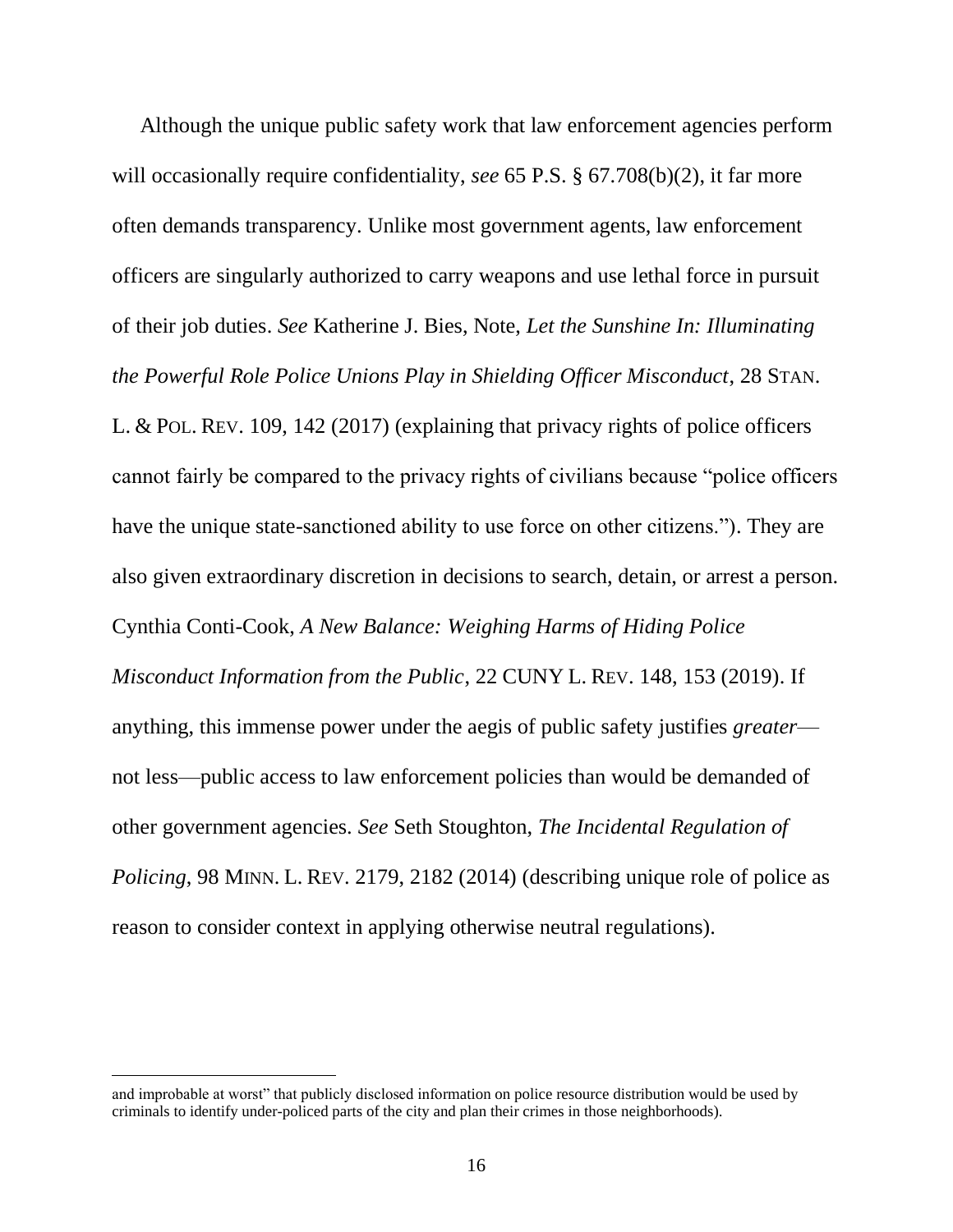The Commonwealth Court created an extra layer of concealment for law enforcement policies because of the special role police play in upholding public safety. However, it is precisely because of this unique power police have that *greater* public access is warranted.

## **CONCLUSION**

<span id="page-23-0"></span>For the foregoing reasons, *Amici* respectfully urges the Court to require disclosure of the social media monitoring policies requested by appellants in this case.

June 9, 2022

Respectfully submitted,

/s/ Jonathan Feinberg

#### **CERTIFICATE OF COMPLIANCE WITH WORD LIMIT**

I certify pursuant to Pa.R.A.Ps. 531(3) and 2135 that this brief does not exceed 7,000 words.

### **CERTIFICATE OF COMPLIANCE**

I certify that this filing complies with the provisions of the Public Access Policy of the Unified Judicial System of Pennsylvania: Case Records of the Appellate and